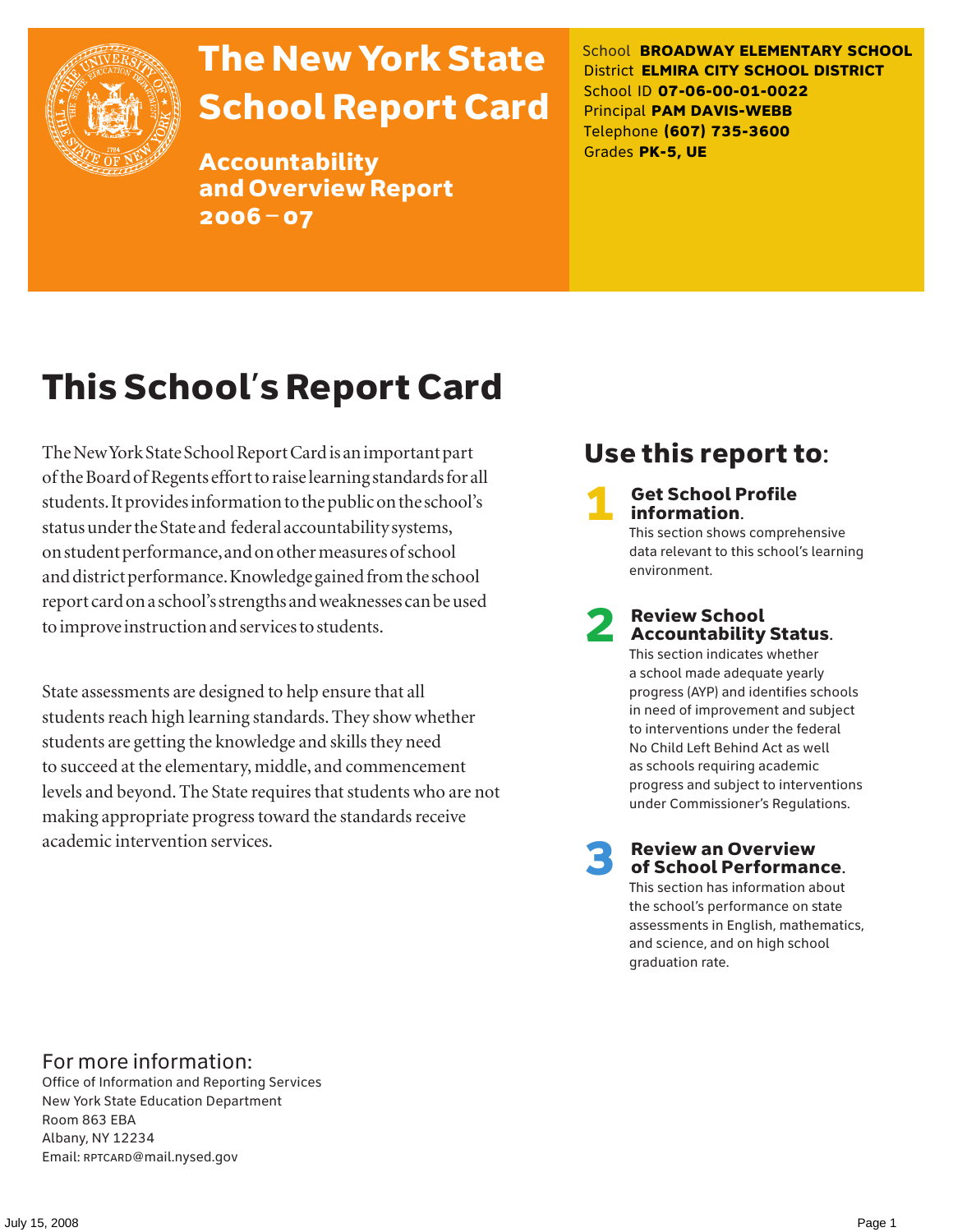## School Profile

This section shows comprehensive data relevant to this school's learning environment, including information about enrollment, average class size, and teacher qualifications.

### Enrollment

|                            | $2004 - 05$ | $2005 - 06$ | 2006-07 |
|----------------------------|-------------|-------------|---------|
| Pre-K                      | 69          | 36          | 37      |
| Kindergarten               | 71          | 88          | 71      |
| Grade 1                    | 58          | 65          | 83      |
| Grade 2                    | 58          | 58          | 62      |
| Grade 3                    | 67          | 64          | 61      |
| Grade 4                    | 71          | 77          | 59      |
| Grade 5                    | 65          | 67          | 63      |
| Grade 6                    | 0           | 0           | 0       |
| <b>Ungraded Elementary</b> | 0           | $\mathbf 0$ | 0       |
| Grade 7                    | 0           | $\mathbf 0$ | 0       |
| Grade 8                    | 0           | 0           | 0       |
| Grade 9                    | 0           | 0           | 0       |
| Grade 10                   | 0           | 0           | 0       |
| Grade 11                   | 0           | 0           | 0       |
| Grade 12                   | 0           | 0           | 0       |
| <b>Ungraded Secondary</b>  | 0           | 0           | 0       |
| Total K-12                 | 390         | 419         | 399     |

## Enrollment Information

*Enrollment* counts are as of Basic Educational Data System (BEDS) day, which is typically the first Wednesday of October of the school year. Students who attend BOCES programs on a part-time basis are included in a school's enrollment. Students who attend BOCES on a full-time basis or who are placed full time by the district in an out-of-district placement are not included in a school's enrollment. Students classified by schools as "pre-first" are included in first grade counts.

### Average Class Size

|                       | $2004 - 05$ | $2005 - 06$ | $2006 - 07$ |
|-----------------------|-------------|-------------|-------------|
| <b>Common Branch</b>  | 21          | 21          | 20          |
| Grade 8               |             |             |             |
| English               |             |             |             |
| <b>Mathematics</b>    |             |             |             |
| Science               |             |             |             |
| <b>Social Studies</b> |             |             |             |
| Grade 10              |             |             |             |
| English               |             |             |             |
| <b>Mathematics</b>    |             |             |             |
| Science               |             |             |             |
| <b>Social Studies</b> |             |             |             |

### Average Class Size Information

*Average Class Size* is the total registration in specified classes divided by the number of those classes with registration. *Common Branch* refers to self-contained classes in Grades 1–6.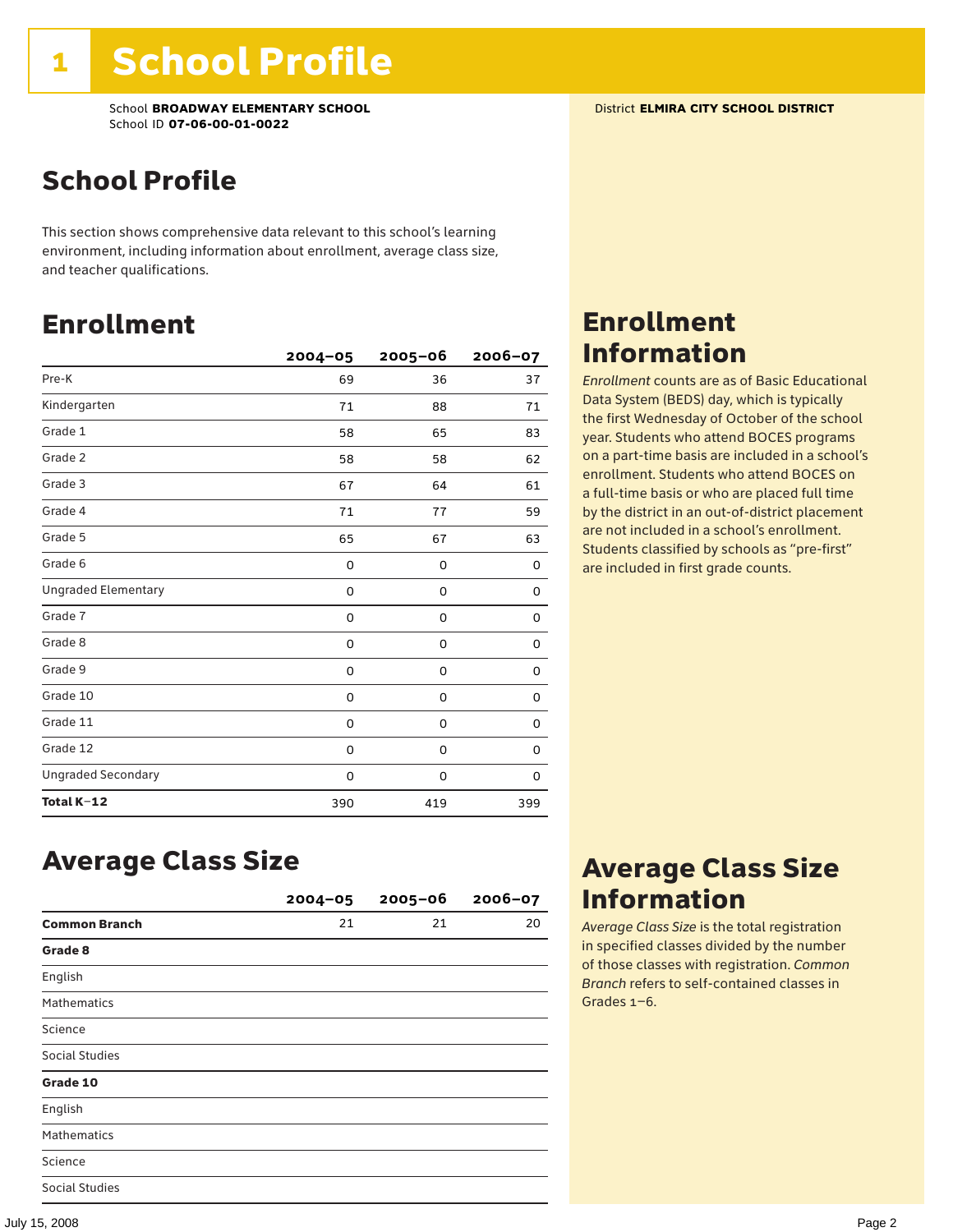## Demographic Factors

|                                                    |     | $2004 - 05$ |              | 2005-06 |                | 2006-07 |  |
|----------------------------------------------------|-----|-------------|--------------|---------|----------------|---------|--|
|                                                    | #   | %           | #            | %       | #              | %       |  |
| Eligible for Free Lunch                            | 159 | 41%         | 187          | 45%     | 170            | 43%     |  |
| Reduced-Price Lunch                                | 62  | 16%         | 79           | 19%     | 74             | 19%     |  |
| Student Stability*                                 |     | 82%         |              | 90%     |                | 96%     |  |
| Limited English Proficient                         | 0   | 0%          | 1            | 0%      | 0              | 0%      |  |
| <b>Racial/Ethnic Origin</b>                        |     |             |              |         |                |         |  |
| American Indian or Alaska Native                   | 1   | 0%          | 0            | 0%      | 0              | 0%      |  |
| <b>Black or African American</b>                   | 23  | 6%          | 35           | 8%      | 36             | 9%      |  |
| Hispanic or Latino                                 | 10  | 3%          | 6            | 1%      | 6              | 2%      |  |
| Asian or Native<br>Hawaiian/Other Pacific Islander | 2   | 1%          | $\mathbf{1}$ | 0%      | $\overline{2}$ | 1%      |  |
| White                                              | 354 | 91%         | 377          | 90%     | 355            | 89%     |  |
| Multiracial**                                      | N/A | N/A         | N/A          | N/A     | 0              | 0%      |  |

\* Not available at the district level.

\*\* Multiracial enrollment data were not collected statewide in the 2004-05 and 2005-06 school years.

### Attendance and Suspensions

|                            |   | $2003 - 04$ |   | $2004 - 05$   |   | $2005 - 06$ |  |
|----------------------------|---|-------------|---|---------------|---|-------------|--|
|                            | # | $\%$        | # | $\frac{1}{2}$ | # | $\%$        |  |
| Annual Attendance Rate     |   | 95%         |   | 95%           |   | 96%         |  |
| <b>Student Suspensions</b> | 5 | 1%          |   | 1%            |   | 0%          |  |

### Demographic Factors Information

*Eligible for Free Lunch* and *Reduced*-*Price Lunch* percentages are determined by dividing the number of approved lunch applicants by the Basic Educational Data System (BEDS) enrollment in full-day Kindergarten through Grade 12. *Eligible for Free Lunch* and *Limited English Proficient* counts are used to determine *Similar Schools* groupings within a *Need*/*Resource Capacity* category. *Student Stability* is the percentage of students in the highest grade in a school who were also enrolled in that school at any time during the previous school year. (For example, if School A, which serves Grades 6–8, has 100 students enrolled in Grade 8 this year, and 92 of those 100 students were also enrolled in School A last year, the stability rate for the school is 92 percent.)

### Attendance and Suspensions Information

*Annual Attendance Rate* is determined by dividing the school's total actual attendance by the total possible attendance for a school year. A school's actual attendance is the sum of the number of students in attendance on each day the school was open during the school year. Possible attendance is the sum of the number of enrolled students who should have been in attendance on each day the school was open during the school year. *Student Suspension* rate is determined by dividing the number of students who were suspended from school (not including in-school suspensions) for one full day or longer anytime during the school year by the Basic Educational Data System (BEDS) day enrollments for that school year. A student is counted only once, regardless of whether the student was suspended one or more times during the school year.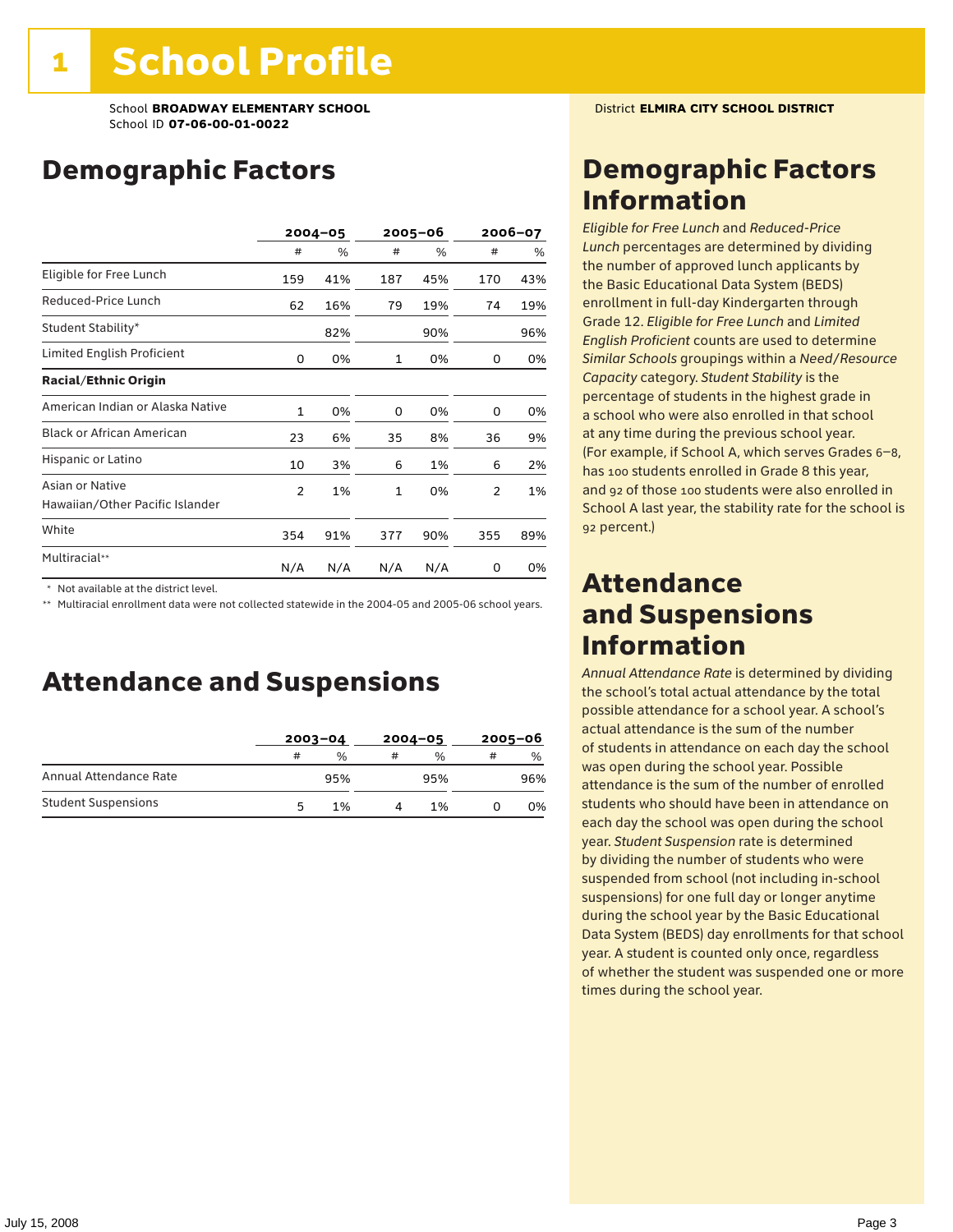### Teacher Qualifications

|                                                                        | $2004 - 05$ | $2005 - 06$ | 2006-07 |
|------------------------------------------------------------------------|-------------|-------------|---------|
| <b>Total Number of Teachers</b>                                        | 30          | 31          | 31      |
| Percent with No Valid<br><b>Teaching Certificate</b>                   | 0%          | 0%          | 3%      |
| Percent Teaching Out<br>of Certification                               | 0%          | 3%          | 3%      |
| Percent with Fewer Than<br>Three Years of Experience                   | 0%          | 3%          | 6%      |
| Percentage with Master's Degree<br>Plus 30 Hours or Doctorate          | 50%         | 48%         | 48%     |
| Total Number of Core Classes <sup>*</sup>                              | N/A         | 112         | 43      |
| Percent Not Taught by<br><b>Highly Qualified Teachers</b>              | N/A         | 4%          | 5%      |
| <b>Total Number of Classes</b>                                         | 52          | 55          | 61      |
| Percent Taught by Teachers Without<br><b>Appropriate Certification</b> | 0%          | 2%          | 2%      |

\* Data for 2004–05 were not weighted, so are not shown.

### Teacher Turnover Rate

|                                                                       | $2003 - 04$ | $2004 - 05$ | 2005-06 |
|-----------------------------------------------------------------------|-------------|-------------|---------|
| Turnover Rate of Teachers with Fewer<br>than Five Years of Experience | 50%         | በ%          | በ%      |
| Turnover Rate of All Teachers                                         | 13%         | 7%          | 6%      |

## Staff Counts

|                                       | $2004 - 05$ | $2005 - 06$ | $2006 - 07$ |
|---------------------------------------|-------------|-------------|-------------|
| <b>Total Other Professional Staff</b> |             |             |             |
| Total Paraprofessionals*              | N/A         | N/A         | N/A         |
| <b>Assistant Principals</b>           |             |             |             |
| Principals                            |             |             |             |

\* Not available at the school level.

### Teacher Qualifications Information

The *Percent Teaching Out of Certification* is the percent doing so more than on an incidental basis; that is, the percent teaching for more than five periods per week outside certification.

*Core Classes* are primarily K-6 common branch, English, mathematics, science, social studies, art, music, and foreign languages. The number of K-6 common branch core classes is multiplied by five so that these core class counts are weighted the same as counts for middle- and secondary-level teachers who report five classes per day. To be *Highly Qualified*, a teacher must have at least a Bachelor's degree, be certified to teach in the subject area, and show subject matter competency.

### Teacher Turnover Rate Information

*Teacher Turnover Rate* for a specified school year is the number of teachers in that school year that were not teaching in the following school year divided by the number of teachers in the specified school year, expressed as a percentage.

### Staff Counts Information

*Other Professionals* includes administrators, guidance counselors, school nurses, psychologists, and other professionals who devote more than half of their time to non-teaching duties. Teachers who are shared between buildings within a district are reported on the district report only.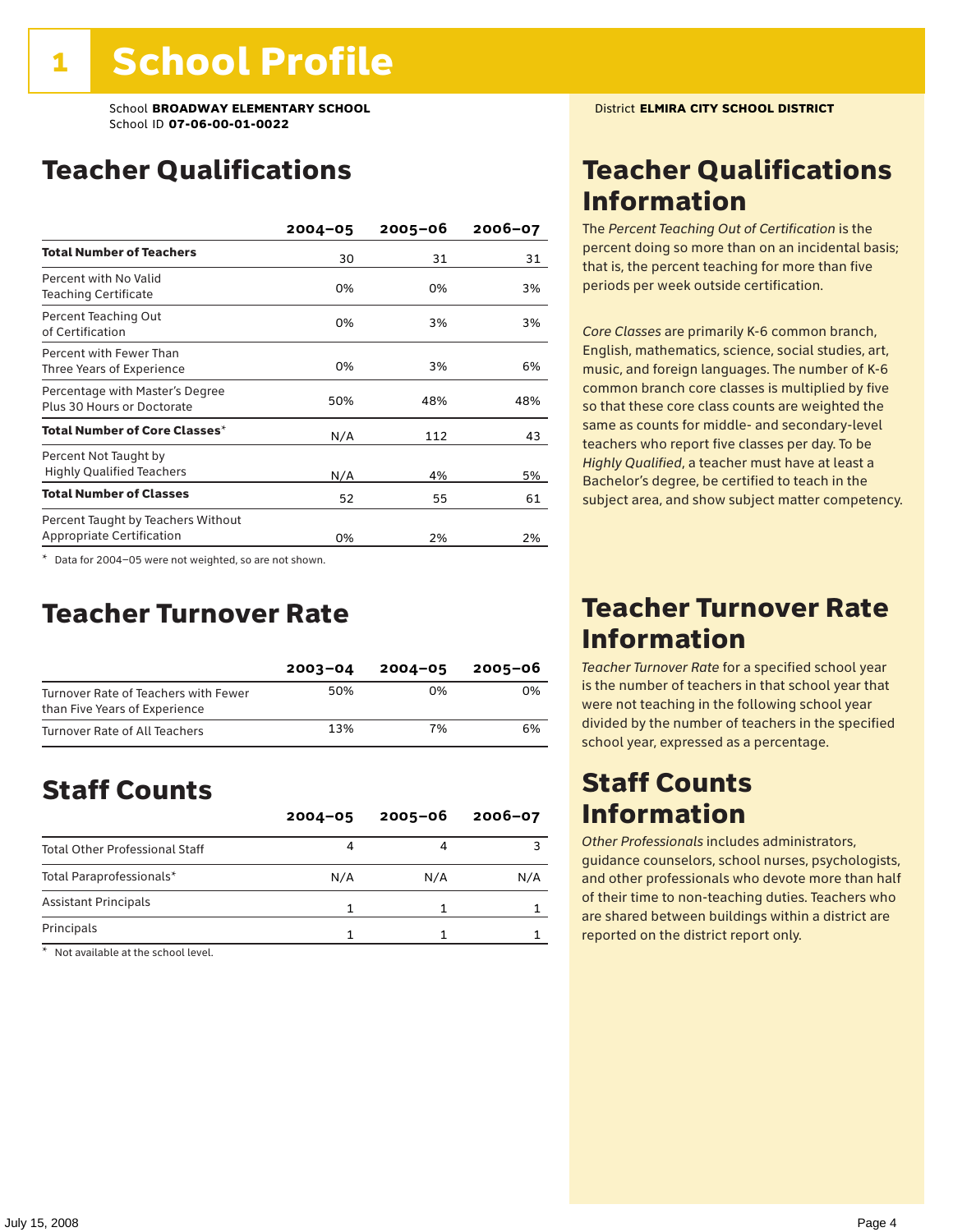## Understanding How Accountability Works in New York State

The federal No Child Left Behind (NCLB) Act requires that states develop and report on measures of student proficiency in 1) English language arts (ELA), in 2) mathematics, and on 3) a third indicator. In New York State in 2006–07, the third indicator is science at the elementary/middle level and graduation rate at the secondary level. Schools or districts that meet predefined goals on these measures are making Adequate Yearly Progress (AYP).



For more information about accountability in New York State, visit: www.emsc.nysed.gov/irts/accountability/home.shtml

#### 1 English Language Arts (ELA)

To make AYP in ELA, every accountability group must make AYP. For a group to make AYP, it must meet the participation *and* the performance criteria.

#### A Participation Criterion

At the elementary/middle level, 95 percent of Grades 3–8 students enrolled during the test administration period in each group with 40 or more students must be tested on the New York State Testing Program (NYSTP) in ELA or, if appropriate, the New York State English as a Second Language Achievement Test (NYSESLAT), or the New York State Alternate Assessment (NYSAA) in ELA. At the secondary level, 95 percent of seniors in 2006–07 in each accountability group with 40 or more students must have taken an English examination that meets the students' graduation requirement.

#### B Performance Criterion

At the elementary/middle level, the Performance Index (PI) of each group with 30 or more continuously enrolled tested students must equal or exceed its Effective Annual Measurable Objective (AMO) or the group must make Safe Harbor. (NYSESLAT is used only for participation.) At the secondary level, the PI of each group in the 2003 cohort with 30 or more members must equal or exceed its Effective AMO or the group must make Safe Harbor. To make Safe Harbor, the PI of the group must equal or exceed its Safe Harbor Target and the group must qualify for Safe Harbor using the third indicator, science or graduation rate.

#### 2 Mathematics

The same criteria for making AYP in ELA apply to mathematics. At the elementary/middle level, the measures used to determine AYP are the NYSTP and the NYSAA in mathematics. At the secondary level, the measures are mathematics examinations that meet the students' graduation requirement.

#### 3 Third Indicator

In addition to English language arts and mathematics, the school must also make AYP in a third area of achievement. This means meeting the criteria in science at the elementary/middle level and the criteria in graduation rate at the secondary level.

Elementary/Middle-Level Science: To make AYP, the All Students group must meet the participation criterion *and* the performance criterion.

#### A Participation Criterion

Eighty percent of students in Grades 4 and/or 8 enrolled during the test administration period in the All Students group, if it has 40 or more students, must be tested on an accountability measure. In Grade 4, the measures are the Grade 4 elementary-level science test and the Grade 4 NYSAA in science. In Grade 8 science, the measures are the Grade 8 middle-level science test, Regents science examinations, and the Grade 8 NYSAA in science.

#### B Performance Criterion

The PI of the All Students group must equal or exceed the State Science Standard (100) or the Science Progress Target.

Qualifying for Safe Harbor in Elementary/Middle-Level ELA and Math: To qualify, the PI must equal or exceed the State Science Standard or the Science Progress Target in elementary/middle-level science for that group.

Secondary-Level Graduation Rate: For a school to make AYP in graduation rate, the percent of students in the 2002 graduation-rate cohort in the All Students group earning a high school diploma by August 31, 2006 must equal or exceed the Graduation-Rate Standard (55%) or the Graduation-Rate Progress Target.

Qualifying for Safe Harbor in Secondary-Level ELA and Math: To qualify, the percent of the 2002 graduation-rate cohort earning a local diploma by August 31, 2006 must equal or exceed the Graduation-Rate Standard (55%) or the Graduation-Rate Progress Target for that group.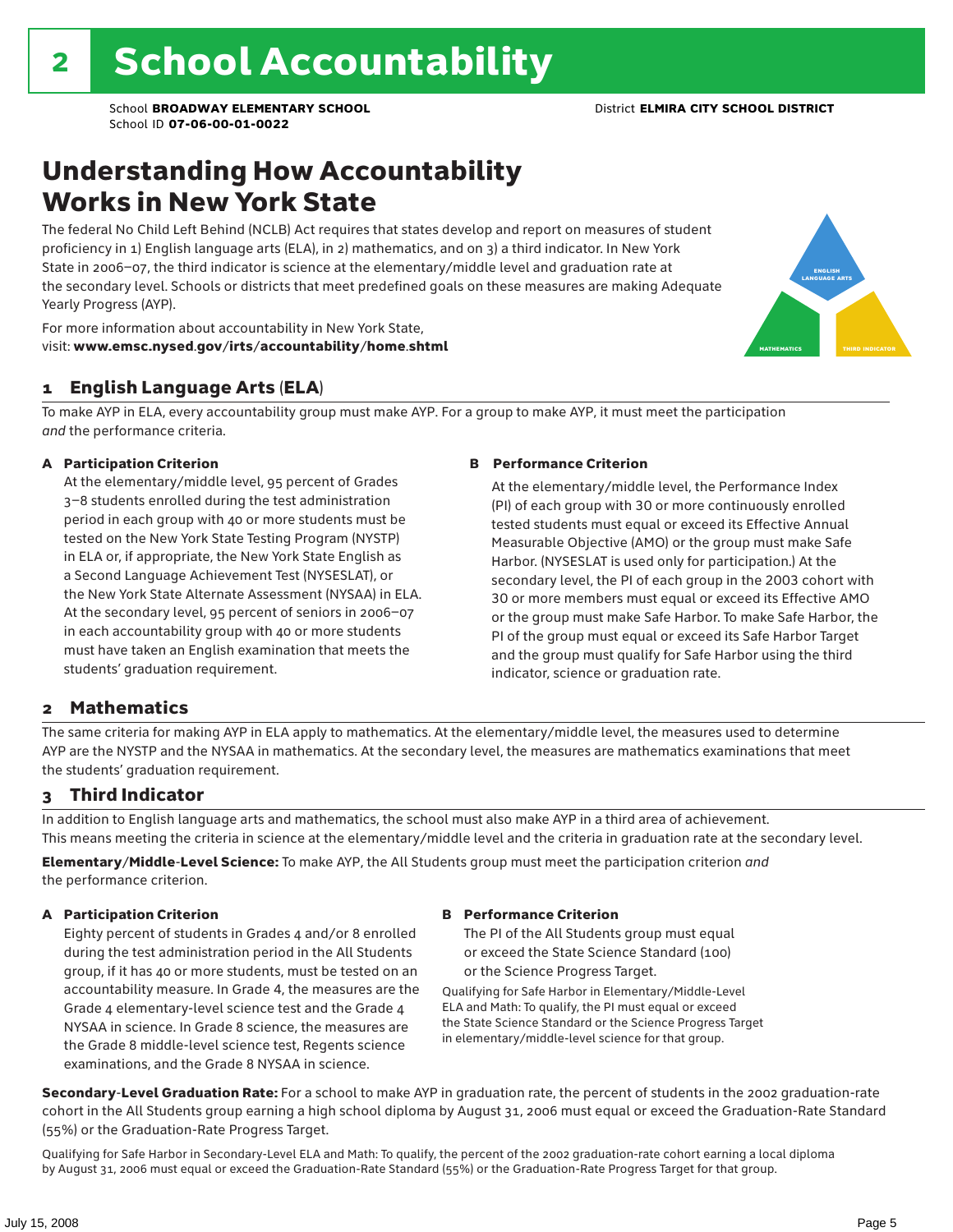# Useful Terms for Understanding Accountability

#### Accountability Cohort for English and Mathematics

The 2003 school accountability cohort consists of all students who first entered Grade 9 anywhere in the 2003–04 school year, and all ungraded students with disabilities who reached their seventeenth birthday in the 2003–04 school year, who were enrolled on October 4, 2006 and did not transfer to a diploma granting program. Students who earned a high school equivalency diploma or were enrolled in an approved high school equivalency preparation program on June 30, 2007, are not included in the 2003 school accountability cohort. The 2003 district accountability cohort consists of all students in each school accountability cohort plus students who transferred within the district after BEDS day plus students who were placed outside the district by the Committee on Special Education or district administrators and who met the other requirements for cohort membership. Cohort is defined in Section 100.2 (p) (16) of the Commissioner's Regulations.

#### Adequate Yearly Progress (AYP)

Adequate Yearly Progress (AYP) indicates satisfactory progress by a district or a school toward the goal of proficiency for all students.

#### Annual Measurable Objective (AMO)

The Annual Measurable Objective (AMO) is the Performance Index (PI) value that signifies that an accountability group is making satisfactory progress toward the goal that 100 percent of students will be proficient in the State's learning standards for English language arts and mathematics by 2013–14. The AMOs for each grade level will be increased as specified in CR100.2(p)(14) and will reach 200 in 2013–14. (See Effective AMO for further information.)

#### Continuously Enrolled Students

At the elementary/middle level, continuously enrolled students are those enrolled in the school or district on BEDS day (usually the first Wednesday in October) of the school year until the test administration period. At the secondary level, all students who meet the criteria for inclusion in the accountability cohort are considered to be continuously enrolled.

#### Effective Annual Measurable Objective (Effective AMO)

The Effective Annual Measurable Objective (Effective AMO) is the Performance Index (PI) value that each accountability group within a school or district is expected to achieve to make Adequate Yearly Progress (AYP). The Effective AMO is the lowest PI that an accountability group of a given size can achieve in a subject for the group's PI not to be considered significantly different from the AMO for that subject. If an accountability group's PI equals or exceeds the Effective AMO, it is considered to have made AYP. A more complete definition of Effective AMO and a table showing the PI values that each group size must equal or exceed to make AYP are available at www.emsc.nysed.gov/irts.

#### Graduation-Rate Cohort

This term is defined on the graduation-rate accountability page.

#### Performance Index (PI)

A Performance Index is a value from 0 to 200 that is assigned to an accountability group, indicating how that group performed on a required State test (or approved alternative) in English language arts, mathematics, or science. Student scores on the tests are converted to four performance levels, from Level 1 to Level 4. (See performance level definitions on the Overview Summary page.) At the elementary/middle level, the PI is calculated using the following equation:

100 × [(Count of Continuously Enrolled Tested Students Performing at Levels 2, 3, and 4 + the Count at Levels 3 and 4) ÷ Count of All Continuously Enrolled Tested Students]

At the secondary level, the PI is calculated using the following equation:

100 × [(Count of Cohort Members Performing at

Levels 2, 3, and 4 + the Count at Levels 3 and 4)  $\div$  Count of All Cohort Members]

A list of tests used to measure student performance for accountability is available at www.emsc.nysed.gov/irts.

#### Progress Target

For accountability groups below the State Standard in science or graduation rate, the Progress Target is an alternate method for making Adequate Yearly Progress (AYP) or qualifying for Safe Harbor in English language arts and mathematics based on improvement over the previous year's performance.

#### Safe Harbor

Safe Harbor provides an alternate means to demonstrate Adequate Yearly Progress (AYP) for accountability groups that do not achieve their Effective Annual Measurable Objectives (AMOs) in English or mathematics.

#### Safe Harbor Targets

The 2006–07 safe harbor targets were calculated using the following equation:

2005–06 PI + (200 – the 2005–06 PI) × 0.10

#### Science Progress Target

The elementary/middle-level 2006–07 Science Progress Target is calculated by adding one point to the 2005–06 PI. The 2007–08 Science Progress Target is calculated by adding one point to the 2006–07 PI. The 2006–07 target is provided for groups whose PI was below the State Science Standard in 2006–07.

#### Science Standard

The criterion value that represents a minimally satisfactory performance in science. In 2006–07, the State Science Standard at the elementary/middle level is a Performance Index (PI) of 100. The Commissioner may raise the State Science Standard at his discretion in future years.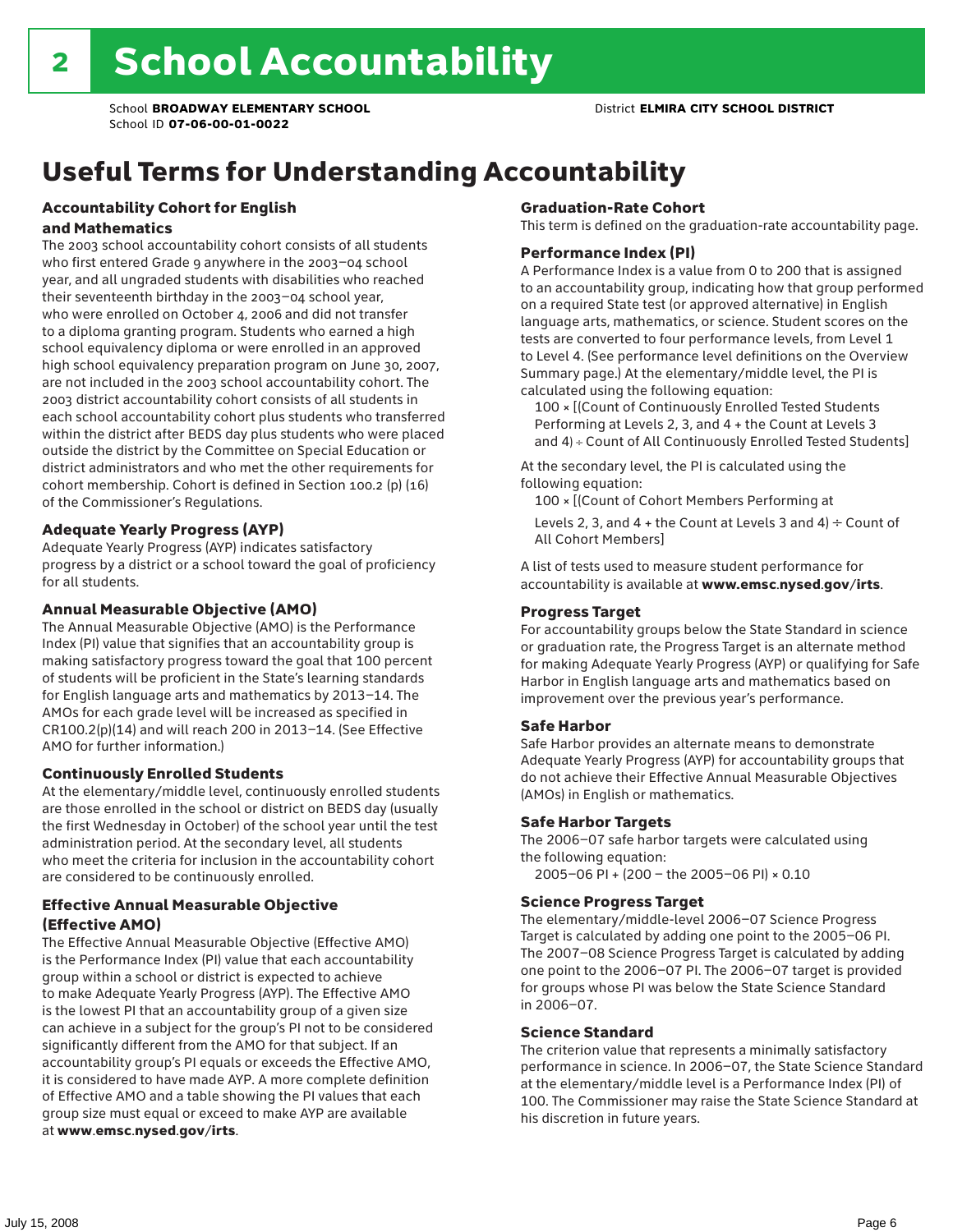## Understanding Your School Accountability Status

The list below defines the school status categories applied to each accountability measure under New York State's accountability system, which is divided into a Federal Title I component and a State component. Accountability measures for schools at the elementary/middle level are English language arts (ELA), mathematics, and science; at the secondary level, they are ELA, mathematics, and graduation rate. A school may be assigned a different status for different accountability measures. The overall status of a school is the status assigned to the school for the accountability measure with the most advanced designation in the hierarchy. If the school receives Title I funds, it is the most advanced designation in the Title I hierarchy, unless the school is in good standing under Title I but identified as SRAP under the State hierarchy. A school that does not receive Title I funding in a school year does not have a federal status in that year; however, all schools (except charter schools) receive a state status even if they do not receive Title I funding. Schools in improvement status under Title I must provide school choice for their students; those in need of improvement in year 2 and beyond must also provide Supplemental Education Services to eligible students. Other consequences for schools not in good standing can be found at: www.emsc.nysed.gov/irts/school-accountability/about.shtml.

| <b>Federal Title I Status</b><br>(Applies to all New York State schools receiving Title I funds)                                                                                                                                                                                                         | <b>New York State Status</b><br>(Applies to all New York State public schools except charter schools)                                                                                                                                                                                                           |
|----------------------------------------------------------------------------------------------------------------------------------------------------------------------------------------------------------------------------------------------------------------------------------------------------------|-----------------------------------------------------------------------------------------------------------------------------------------------------------------------------------------------------------------------------------------------------------------------------------------------------------------|
| School in Good Standing<br>Restructuring, Restructuring, Requiring Academic Progress, or as a School Under Registration Review.                                                                                                                                                                          | A school is considered to be in good standing if it has not been identified as a School in Need of Improvement, in Corrective Action, Planning for                                                                                                                                                              |
| School in Need of Improvement (Year 1)<br>A school that has not made AYP on the same accountability<br>measure for two consecutive years while receiving Title I funds<br>is considered a School in Need of Improvement (Year 1) for the<br>following year.                                              | <b>School Requiring Academic Progress (Year 1)</b><br>A school that has not made AYP on the same accountability<br>measure for two consecutive years is considered a School<br>Requiring Academic Progress (Year 1) for the following year.                                                                     |
| School in Need of Improvement (Year 2)<br>A School in Need of Improvement (Year 1) that does not make<br>AYP on the accountability measure for which it was identified<br>is considered a School in Need of Improvement (Year 2) for the<br>following year, if it continues to receive Title I funds.    | <b>School Requiring Academic Progress (Year 2)</b><br>A School Requiring Academic Progress (Year 1) that does not<br>make AYP on the accountability measure for which it was identified<br>is considered a School Requiring Academic Progress (Year 2) for<br>the following year.                               |
| <b>School in Corrective Action</b><br>A School in Need of Improvement (Year 2) that does not make<br>AYP on the accountability measure for which it was identified is<br>considered a School in Corrective Action for the following year,<br>if it continues to receive Title I funds.                   | <b>School Requiring Academic Progress (Year 3)</b><br>A School Requiring Academic Progress (Year 2) that does not<br>make AYP on the accountability measure for which it was identified<br>is considered a School Requiring Academic Progress (Year 3) for<br>the following year.                               |
| <b>School Planning for Restructuring</b><br>A School in Corrective Action that does not make AYP on the<br>accountability measure for which it was identified is considered<br>a School Planning for Restructuring for the following year, if it<br>continues to receive Title I funds.                  | <b>School Requiring Academic Progress (Year 4)</b><br>A School Requiring Academic Progress (Year 3) that does not<br>make AYP on the accountability measure for which it was identified<br>is considered a School Requiring Academic Progress (Year 4) for<br>the following year.                               |
| School Restructuring (Year 1)<br>A School Planning for Restructuring that does not make<br>AYP on the accountability measure for which it was identified is<br>considered a School Restructuring (Year 1) for the following year,<br>if it continues to receive Title I funds.                           | <b>School Requiring Academic Progress (Year 5 and above)</b><br>A School Requiring Academic Progress (Year 4 and above) that does not<br>make AYP on the accountability measure for which it was identified is<br>considered a School Requiring Academic Progress (Year 5 and above) for<br>the following year. |
| School Restructuring (Year 2 and above)<br>A School Restructuring (Year 1 and above) that does not make<br>AYP on the accountability measure for which it was identified<br>is considered a School Restructuring (Year 2 and above) for the<br>following year, if it continues to receive Title I funds. |                                                                                                                                                                                                                                                                                                                 |

Pending - A school's status is "Pending" if the school requires special evaluation procedures and they have not yet been completed.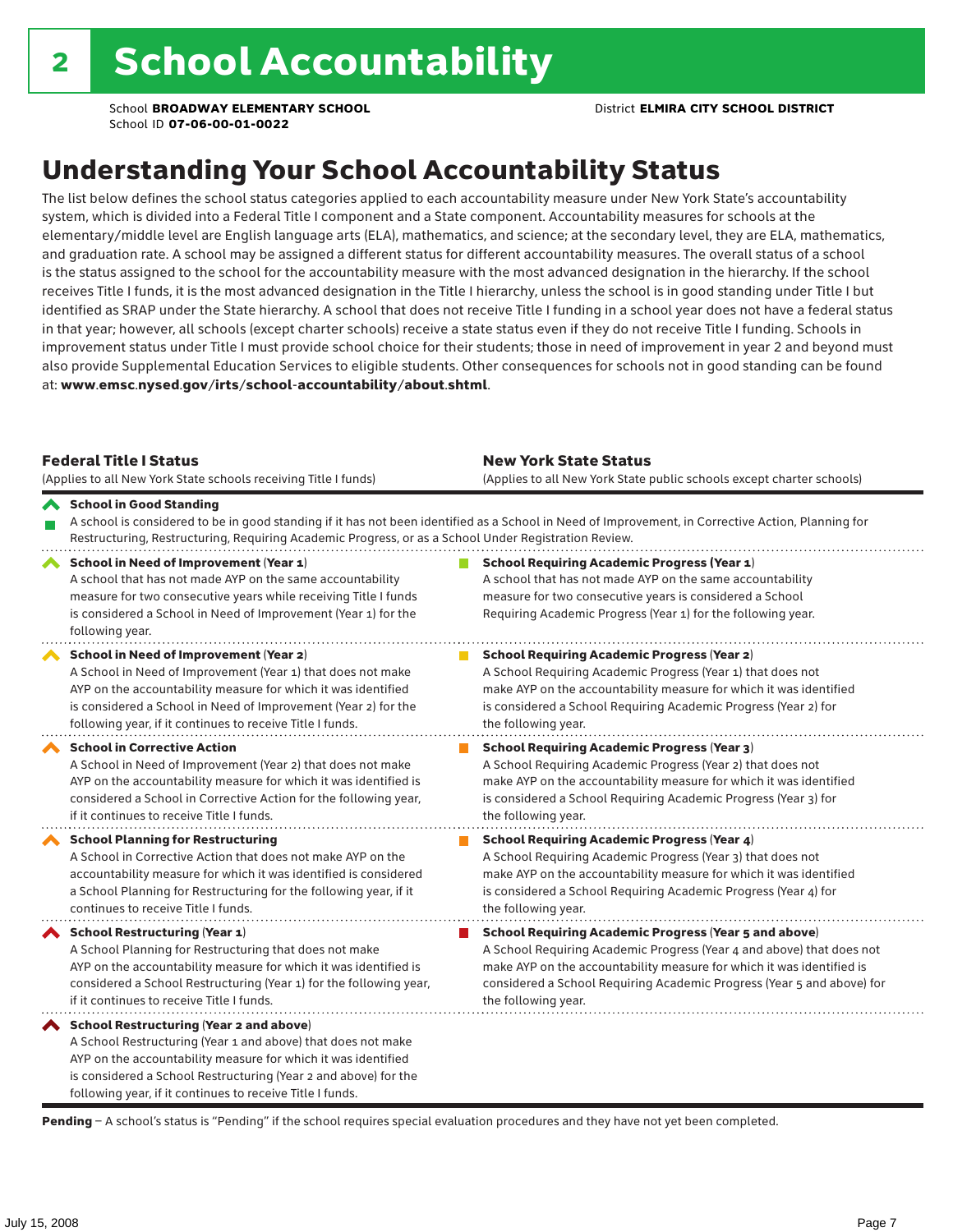# 2 School Accountability

School **BROADWAY ELEMENTARY SCHOOL** District **ELMIRA CITY SCHOOL DISTRICT** School ID **07-06-00-01-0022**

### Summary

| <b>Overall Accountability</b> | <b>Good Standing</b>                                    |                                |                        |                        |  |  |  |
|-------------------------------|---------------------------------------------------------|--------------------------------|------------------------|------------------------|--|--|--|
| Status (2007-08)              |                                                         | <b>Elementary/Middle Level</b> |                        | <b>Secondary Level</b> |  |  |  |
|                               | <b>ELA</b>                                              | Good Standing                  | ELA                    |                        |  |  |  |
|                               | Math                                                    | Good Standing                  | Math                   |                        |  |  |  |
|                               | Science                                                 | Good Standing                  | <b>Graduation Rate</b> |                        |  |  |  |
| <b>Title I Part A Funding</b> | <b>Years the School Received Title I Part A Funding</b> |                                |                        |                        |  |  |  |
|                               | $2005 - 06$                                             |                                | $2006 - 07$            | $2007 - 08$            |  |  |  |
|                               | <b>YES</b>                                              |                                | <b>YES</b>             | <b>YES</b>             |  |  |  |

#### On which accountability measures did this school make Adequate Yearly Progress (AYP) and which groups made AYP on each measure?

|                                                     | <b>Elementary/Middle Level</b> |                    |               | <b>Secondary Level</b> |             |                        |  |  |
|-----------------------------------------------------|--------------------------------|--------------------|---------------|------------------------|-------------|------------------------|--|--|
|                                                     | English                        |                    |               | English                |             |                        |  |  |
| <b>Student Groups</b>                               | Language Arts                  | Mathematics        | Science       | Language Arts          | Mathematics | <b>Graduation Rate</b> |  |  |
| <b>All Students</b>                                 | V                              |                    | V             |                        |             |                        |  |  |
| <b>Ethnicity</b>                                    |                                |                    |               |                        |             |                        |  |  |
| American Indian or Alaska Native                    |                                |                    |               |                        |             |                        |  |  |
| <b>Black or African American</b>                    |                                |                    |               |                        |             |                        |  |  |
| Hispanic or Latino                                  |                                |                    |               |                        |             |                        |  |  |
| Asian or Native Hawaiian/Other Pacific<br>Islander  |                                |                    |               |                        |             |                        |  |  |
| White                                               | V                              | ✔                  |               |                        |             |                        |  |  |
| Multiracial                                         |                                |                    |               |                        |             |                        |  |  |
| <b>Other Groups</b>                                 |                                |                    |               |                        |             |                        |  |  |
| <b>Students with Disabilities</b>                   | V                              | $\boldsymbol{\nu}$ |               |                        |             |                        |  |  |
| Limited English Proficient                          |                                |                    |               |                        |             |                        |  |  |
| Economically Disadvantaged                          | V                              | V                  |               |                        |             |                        |  |  |
| <b>Student groups making</b><br>AYP in each subject | $\vee$ 4 of 4                  | $\vee$ 4 of 4      | $\vee$ 1 of 1 |                        |             |                        |  |  |

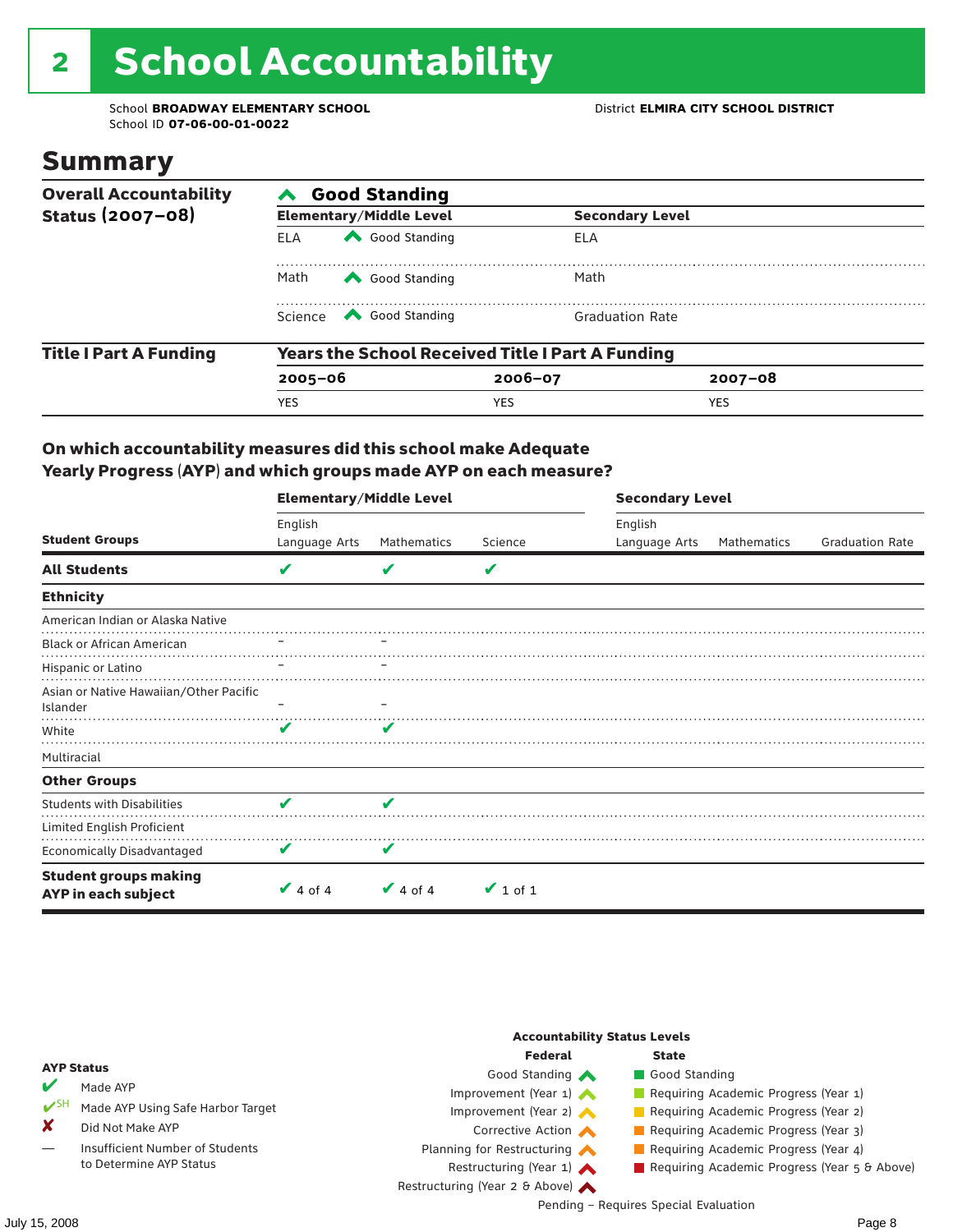## **Elementary/Middle-Level English Language Arts**

| <b>Accountability Status</b><br>for This Subject<br>$(2007 - 08)$ | ▰      | Good Standing                                          |
|-------------------------------------------------------------------|--------|--------------------------------------------------------|
| <b>Accountability Measures</b>                                    | 4 of 4 | Student groups making AYP in English Language Arts     |
|                                                                   | v      | Made AYP                                               |
| <b>Prospective Status</b>                                         |        | This school will be in good standing in 2008-09. [101] |

#### How did students in each accountability group perform on **elementary/middle-level English Language Arts accountability measures?**

|                                                            | <b>AYP</b>    | Participation <sup>2</sup> |            | Test Performance <sup>3</sup> |             | <b>Performance Objectives</b> |                    |             |
|------------------------------------------------------------|---------------|----------------------------|------------|-------------------------------|-------------|-------------------------------|--------------------|-------------|
| <b>Student Group</b>                                       |               | Met                        | Percentage | Met                           | Performance | Effective                     | Safe Harbor Target |             |
| (Total: Continuous Enrollment) <sup>1</sup>                | <b>Status</b> | Criterion                  | Tested     | Criterion                     | Index       | AMO                           | 2006-07            | $2007 - 08$ |
| <b>All Students (187:178)</b>                              | V             | V                          | 99%        | V                             | 156         | 114                           |                    |             |
| <b>Ethnicity</b>                                           |               |                            |            |                               |             |                               |                    |             |
| American Indian or Alaska Native<br>(0:0)                  |               |                            |            |                               |             |                               |                    |             |
| <b>Black or African American</b><br>(16:15)                |               |                            |            |                               |             |                               |                    |             |
| Hispanic or Latino (1:1)                                   |               |                            |            |                               |             |                               |                    |             |
| Asian or Native Hawaiian/Other Pacific<br>Islander $(1:1)$ |               |                            |            |                               |             |                               |                    |             |
| White (169:161)<br>Multiracial (0:0)                       | ✔             | V                          | 99%        | V                             | 157         | 114                           |                    |             |
| <b>Other Groups</b>                                        |               |                            |            |                               |             |                               |                    |             |
| Students with Disabilities <sup>4</sup><br>(38:36)         | $\mathbf{v}$  |                            |            | V                             | 108         | 106                           |                    |             |
| Limited English Proficient <sup>5</sup><br>(0:0)           |               |                            |            |                               |             |                               |                    |             |
| Economically Disadvantaged<br>(103:98)                     | V             | v                          | 99%        | V                             | 140         | 112                           |                    |             |
| <b>Final AYP Determination</b>                             | $\vee$ 4 of 4 |                            |            |                               |             |                               |                    |             |

#### **NOTES**

- <sup>1</sup> These data show the count of students enrolled during the test administration period (used for Participation) followed by the count of continuously enrolled tested students (used for Performance). For accountability calculations,
- students who were excused from testing for medical reasons are not included in the enrollment count. <sup>2</sup> Groups with fewer than 40 students enrolled during the test administration period are not required to meet the participation criterion. If the participation rate of a group fell below 95 percent in 2006–07, the enrollment shown is the sum of 2005–06 and 2006–07 enrollments and the percent tested is the weighted average
- of the participation rates over those two years.<br><sup>3</sup> For schools with fewer than 30 continuously enrolled tested students in the All Students group in 2006–07, data for 2005–06 and 2006–07 were combined to determine counts and PIs. For schools with 30 or more continuously enrolled students in the All Students group in 2006–07, student groups with fewer than 30
- continuously enrolled tested students are not required to meet the performance criterion. <sup>4</sup> If the school failed to make AYP solely because of the performance of students with disabilities, met the 95% participation requirement for this group, and would meet or exceed the AMO for this subject if 34 points were added to the PI, then the school is considered to have made AYP for students with disabilities.
- $5$  If the count of LEP students is equal to or greater than 30, former LEP students are also included in the performance calculations.
- ‡ This student group did not make AYP in science; therefore, it did not qualify for Safe Harbor.
- Made AYP
	- Made AYP Using Safe Harbor Target
- X Did Not Make AYP
- Insufficient Number of Students to Determine AYP Status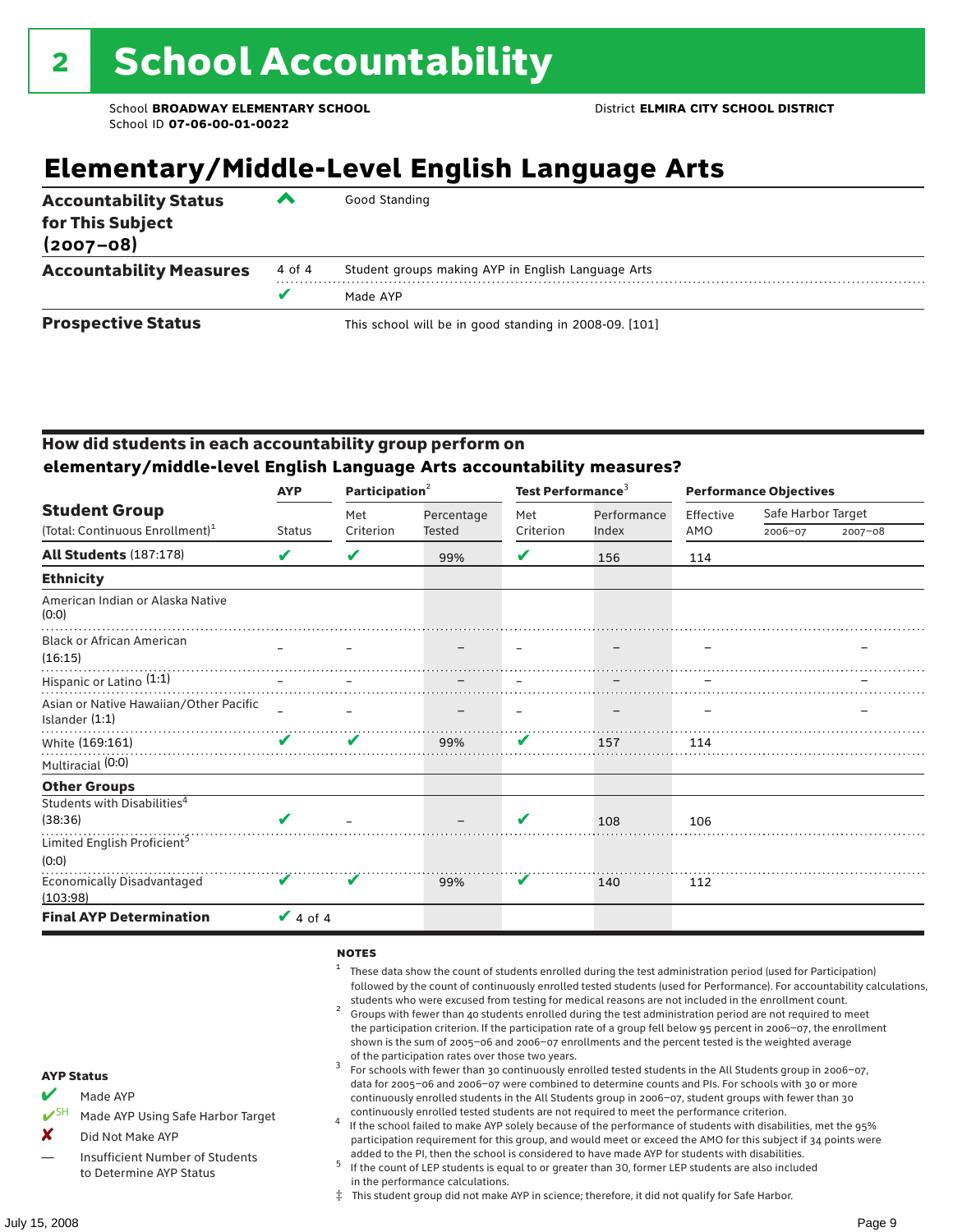### **Elementary/Middle-Level Mathematics**

| <b>Accountability Status</b><br>for This Subject<br>$(2007 - 08)$ | ▰      | Good Standing                                          |
|-------------------------------------------------------------------|--------|--------------------------------------------------------|
| <b>Accountability Measures</b>                                    | 4 of 4 | Student groups making AYP in Mathematics               |
|                                                                   | v      | Made AYP                                               |
| <b>Prospective Status</b>                                         |        | This school will be in good standing in 2008-09. [101] |

#### How did students in each accountability group perform on **elementary/middle-level Mathematics accountability measures?**

|                                                            | <b>AYP</b>                 | Participation $2$ |                      | Test Performance <sup>3</sup> |             | <b>Performance Objectives</b> |                    |             |  |
|------------------------------------------------------------|----------------------------|-------------------|----------------------|-------------------------------|-------------|-------------------------------|--------------------|-------------|--|
| <b>Student Group</b>                                       |                            | Met               | Percentage<br>Tested | Met                           | Performance | Effective                     | Safe Harbor Target |             |  |
| (Total: Continuous Enrollment) <sup>1</sup>                | <b>Status</b>              | Criterion         |                      | Criterion                     | Index       | AMO                           | 2006-07            | $2007 - 08$ |  |
| <b>All Students (188:178)</b>                              | V                          | V                 | 100%                 | V                             | 172         | 78                            |                    |             |  |
| <b>Ethnicity</b>                                           |                            |                   |                      |                               |             |                               |                    |             |  |
| American Indian or Alaska Native<br>(0:0)                  |                            |                   |                      |                               |             |                               |                    |             |  |
| <b>Black or African American</b><br>(17:15)                |                            |                   |                      |                               |             |                               |                    |             |  |
| Hispanic or Latino (1:1)                                   |                            |                   |                      |                               |             |                               |                    |             |  |
| Asian or Native Hawaiian/Other Pacific<br>Islander $(1:1)$ |                            |                   |                      |                               |             |                               |                    |             |  |
| <u>and the second second</u><br>White (169:161)            |                            | ✔                 | 100%                 | V                             | 175         | 78                            |                    |             |  |
| Multiracial (0:0)                                          |                            |                   |                      |                               |             |                               |                    |             |  |
| <b>Other Groups</b>                                        |                            |                   |                      |                               |             |                               |                    |             |  |
| Students with Disabilities <sup>4</sup><br>(38:36)         | ✔                          |                   |                      | V                             | 147         | 70                            |                    |             |  |
| Limited English Proficient <sup>5</sup><br>(0:0)           |                            |                   |                      |                               |             |                               |                    |             |  |
| <b>Economically Disadvantaged</b><br>(102:98)              | $\boldsymbol{\mathcal{U}}$ | V                 | 100%                 | V                             | 161         | 76                            |                    |             |  |
| <b>Final AYP Determination</b>                             | $\vee$ 4 of 4              |                   |                      |                               |             |                               |                    |             |  |

#### **NOTES**

- <sup>1</sup> These data show the count of students enrolled during the test administration period (used for Participation) followed by the count of continuously enrolled tested students (used for Performance). For accountability calculations,
- students who were excused from testing for medical reasons are not included in the enrollment count.<br><sup>2</sup> Groups with fewer than 40 students enrolled during the test administration period are not required to meet the participation criterion. If the participation rate of a group fell below 95 percent in 2006–07, the enrollment shown is the sum of 2005–06 and 2006–07 enrollments and the percent tested is the weighted average
- of the participation rates over those two years.<br><sup>3</sup> For schools with fewer than 30 continuously enrolled tested students in the All Students group in 2006–07, data for 2005–06 and 2006–07 were combined to determine counts and PIs. For schools with 30 or more continuously enrolled students in the All Students group in 2006–07, student groups with fewer than 30
- continuously enrolled tested students are not required to meet the performance criterion. <sup>4</sup> If the school failed to make AYP solely because of the performance of students with disabilities, met the 95% participation requirement for this group, and would meet or exceed the AMO for this subject if 34 points were added to the PI, then the school is considered to have made AYP for students with disabilities.
- $5$  If the count of LEP students is equal to or greater than 30, former LEP students are also included in the performance calculations.
- ‡ This student group did not make AYP in science; therefore, it did not qualify for Safe Harbor.
- Made AYP
	- Made AYP Using Safe Harbor Target
- X Did Not Make AYP
- Insufficient Number of Students to Determine AYP Status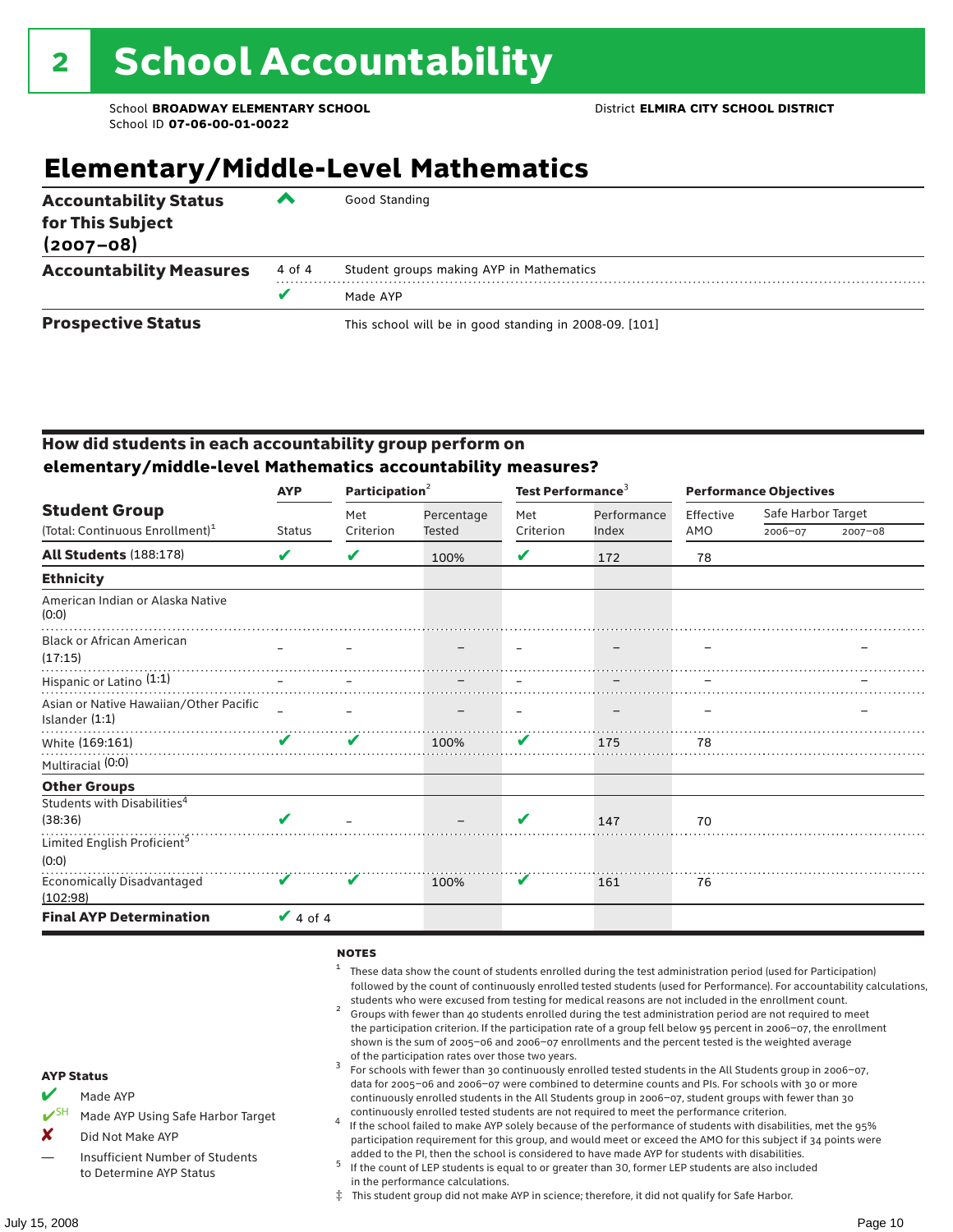### Elementary/Middle-Level Science

| <b>Accountability Status</b>   | ‴      | Good Standing                                          |
|--------------------------------|--------|--------------------------------------------------------|
| for This Subject               |        |                                                        |
| $(2007 - 08)$                  |        |                                                        |
| <b>Accountability Measures</b> | 1 of 1 | Student groups making AYP in Science                   |
|                                | v      | Made AYP                                               |
| <b>Prospective Status</b>      |        | This school will be in good standing in 2008-09. [101] |

#### How did students in each accountability group perform on elementary/middle-level science accountability measures?

|                                                                                                                                                                                   | <b>AYP</b>    |                                     | Participation <sup>2</sup>                                                    |                                                            | Test Performance $3$ |                                                                                                                                                                                                                                                                                                                                                                                                                                                                                                                                                                                                                                                                                                                                                                                                                                                                                                                                                                                                                                                 | <b>Performance Objectives</b> |                 |                 |
|-----------------------------------------------------------------------------------------------------------------------------------------------------------------------------------|---------------|-------------------------------------|-------------------------------------------------------------------------------|------------------------------------------------------------|----------------------|-------------------------------------------------------------------------------------------------------------------------------------------------------------------------------------------------------------------------------------------------------------------------------------------------------------------------------------------------------------------------------------------------------------------------------------------------------------------------------------------------------------------------------------------------------------------------------------------------------------------------------------------------------------------------------------------------------------------------------------------------------------------------------------------------------------------------------------------------------------------------------------------------------------------------------------------------------------------------------------------------------------------------------------------------|-------------------------------|-----------------|-----------------|
| <b>Student Group</b>                                                                                                                                                              |               | Safe Harbor                         | Met                                                                           | Percentage                                                 | Met                  | Performance                                                                                                                                                                                                                                                                                                                                                                                                                                                                                                                                                                                                                                                                                                                                                                                                                                                                                                                                                                                                                                     | State                         | Progress Target |                 |
| (Total: Continuous Enrollment) <sup>1</sup>                                                                                                                                       |               | Status Qualification                | Criterion                                                                     | Tested                                                     | Criterion            | Index                                                                                                                                                                                                                                                                                                                                                                                                                                                                                                                                                                                                                                                                                                                                                                                                                                                                                                                                                                                                                                           | Standard                      |                 | 2006-07 2007-08 |
| All Students (61:55)                                                                                                                                                              | $\mathbf{v}$  | Oualified                           | $\mathbf v$                                                                   | 98%                                                        | $\mathbf{v}$         | 189                                                                                                                                                                                                                                                                                                                                                                                                                                                                                                                                                                                                                                                                                                                                                                                                                                                                                                                                                                                                                                             | 100                           |                 |                 |
| <b>Ethnicity</b>                                                                                                                                                                  |               |                                     |                                                                               |                                                            |                      |                                                                                                                                                                                                                                                                                                                                                                                                                                                                                                                                                                                                                                                                                                                                                                                                                                                                                                                                                                                                                                                 |                               |                 |                 |
| American Indian or Alaska Native<br>(0:0)                                                                                                                                         |               |                                     |                                                                               |                                                            |                      |                                                                                                                                                                                                                                                                                                                                                                                                                                                                                                                                                                                                                                                                                                                                                                                                                                                                                                                                                                                                                                                 |                               |                 |                 |
| <b>Black or African American</b><br>(4:3)                                                                                                                                         |               |                                     |                                                                               |                                                            |                      |                                                                                                                                                                                                                                                                                                                                                                                                                                                                                                                                                                                                                                                                                                                                                                                                                                                                                                                                                                                                                                                 |                               |                 |                 |
| Hispanic or Latino (1:1)                                                                                                                                                          |               |                                     |                                                                               |                                                            |                      |                                                                                                                                                                                                                                                                                                                                                                                                                                                                                                                                                                                                                                                                                                                                                                                                                                                                                                                                                                                                                                                 |                               |                 |                 |
| Asian or Native Hawaiian/Other Pacific<br>Islander (0:0)                                                                                                                          |               |                                     |                                                                               |                                                            |                      |                                                                                                                                                                                                                                                                                                                                                                                                                                                                                                                                                                                                                                                                                                                                                                                                                                                                                                                                                                                                                                                 |                               |                 |                 |
| White (56:51)                                                                                                                                                                     |               | Qualified                           | V                                                                             | 98%                                                        | V                    | 190                                                                                                                                                                                                                                                                                                                                                                                                                                                                                                                                                                                                                                                                                                                                                                                                                                                                                                                                                                                                                                             | 100                           |                 |                 |
| Multiracial (0:0)                                                                                                                                                                 |               |                                     |                                                                               |                                                            |                      |                                                                                                                                                                                                                                                                                                                                                                                                                                                                                                                                                                                                                                                                                                                                                                                                                                                                                                                                                                                                                                                 |                               |                 |                 |
| <b>Other Groups</b>                                                                                                                                                               |               |                                     |                                                                               |                                                            |                      |                                                                                                                                                                                                                                                                                                                                                                                                                                                                                                                                                                                                                                                                                                                                                                                                                                                                                                                                                                                                                                                 |                               |                 |                 |
| <b>Students with Disabilities</b><br>(16:14)                                                                                                                                      |               |                                     |                                                                               |                                                            |                      |                                                                                                                                                                                                                                                                                                                                                                                                                                                                                                                                                                                                                                                                                                                                                                                                                                                                                                                                                                                                                                                 |                               |                 |                 |
| Limited English Proficient <sup>4</sup><br>(0:0)                                                                                                                                  |               |                                     |                                                                               |                                                            |                      |                                                                                                                                                                                                                                                                                                                                                                                                                                                                                                                                                                                                                                                                                                                                                                                                                                                                                                                                                                                                                                                 |                               |                 |                 |
| <b>Economically Disadvantaged</b><br>(36:34)                                                                                                                                      |               |                                     |                                                                               |                                                            | V                    | 188                                                                                                                                                                                                                                                                                                                                                                                                                                                                                                                                                                                                                                                                                                                                                                                                                                                                                                                                                                                                                                             | 100                           |                 |                 |
| <b>Final AYP Determination</b>                                                                                                                                                    | $\vee$ 1 of 1 |                                     |                                                                               |                                                            |                      |                                                                                                                                                                                                                                                                                                                                                                                                                                                                                                                                                                                                                                                                                                                                                                                                                                                                                                                                                                                                                                                 |                               |                 |                 |
| <b>AYP Status</b><br>V<br>Made AYP<br>$V^{\text{SH}}$<br>Made AYP Using Safe Harbor Target<br>×<br>Did Not Make AYP<br>Insufficient Number of Students<br>to Determine AYP Status |               | <b>NOTES</b><br>$\overline{a}$<br>3 | participation rates over those two years.<br>in the performance calculations. | were combined to determine counts and performance indices. |                      | These data show the count of students enrolled during the test administration period (used for Participation)<br>followed by the count of continuously enrolled tested students (used for Performance). For accountability calculations,<br>students who were excused from testing for medical reasons are not included in the enrollment count.<br>Groups with fewer than 40 students enrolled during the test administration period are not required to meet<br>the participation criterion. If the participation rate of a group fell below 80 percent in 2006-07, the enrollment<br>shown is the sum of 2005-06 and 2006-07 enrollments and the percent tested is the weighted average of the<br>Groups with fewer than 30 continuously enrolled tested students are not required to meet the performance criterion.<br>For schools with fewer than 30 continuously enrolled tested students in 2006-07, data for 2005-06 and 2006-07<br>If the count of LEP students is equal to or greater than 30, former LEP students are also included |                               |                 |                 |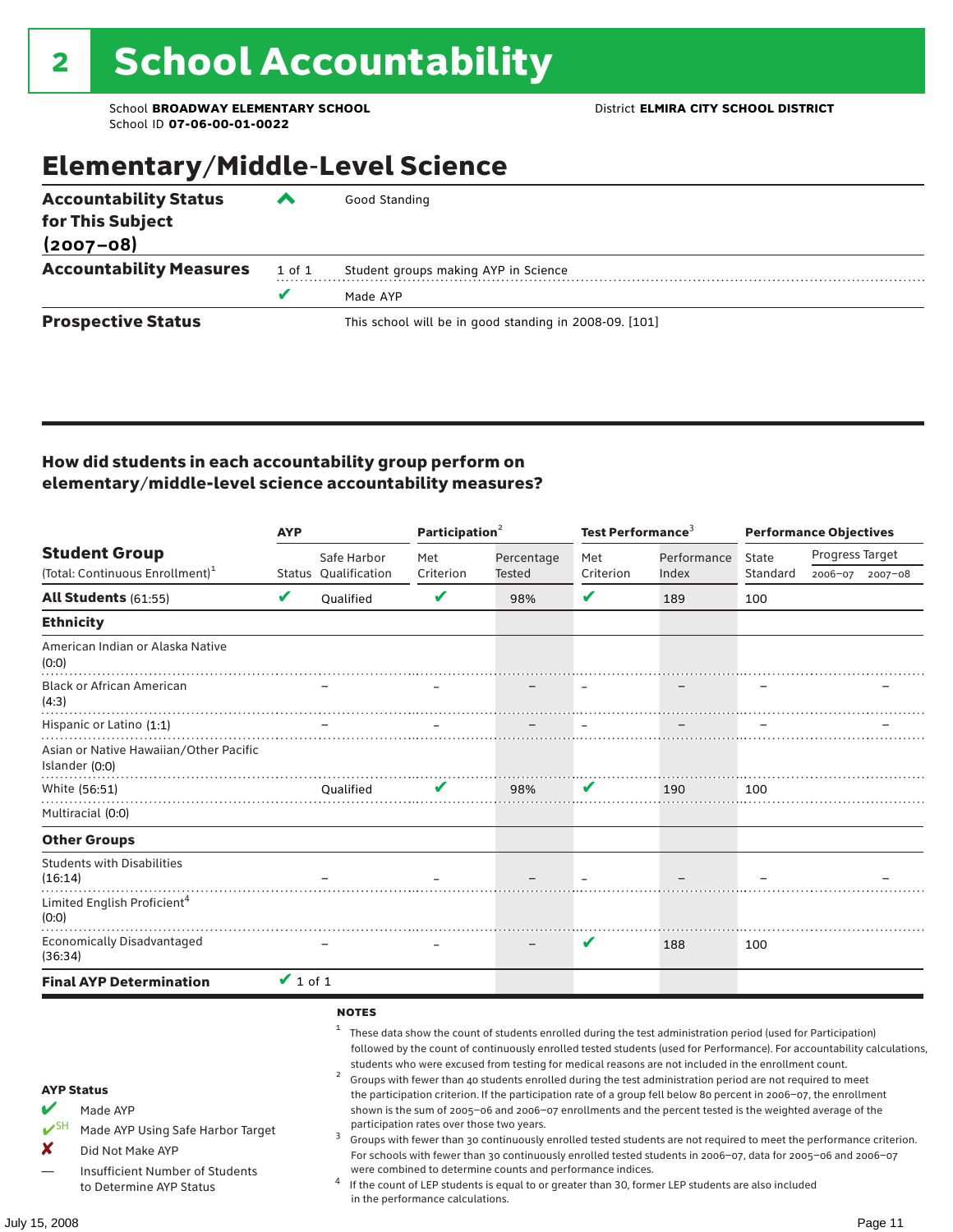### Summary of 2006–07 School Performance

Performance on the State assessments in English language arts, mathematics, and science at the elementary and middle levels is reported in terms of mean scores and the percentage of tested students scoring at or above Level 2, Level 3, and Level 4. Performance on the State assessments in ELA and mathematics at the secondary level is reported in terms of the percentage of students in a cohort scoring at these levels.

|                              |     | Percentage of students that<br>scored at or above Level 3 |      |  |  |  |  |  |  |  |
|------------------------------|-----|-----------------------------------------------------------|------|--|--|--|--|--|--|--|
| <b>English Language Arts</b> | 0%  | 50%                                                       | 100% |  |  |  |  |  |  |  |
| Grade 3                      | 62% |                                                           | 61   |  |  |  |  |  |  |  |
| Grade 4                      | 64% |                                                           | 59   |  |  |  |  |  |  |  |
| Grade 5                      | 64% |                                                           | 66   |  |  |  |  |  |  |  |
| <b>Mathematics</b>           |     |                                                           |      |  |  |  |  |  |  |  |
| Grade 3                      | 81% |                                                           | 62   |  |  |  |  |  |  |  |
| Grade 4                      | 84% |                                                           | 61   |  |  |  |  |  |  |  |
| Grade 5                      | 71% |                                                           | 65   |  |  |  |  |  |  |  |
| <b>Science</b>               |     |                                                           |      |  |  |  |  |  |  |  |
| Grade 4                      | 87% |                                                           | 60   |  |  |  |  |  |  |  |

#### About the Performance Level Descriptors

#### Level 1: Not Meeting Learning Standards.

Student performance does not demonstrate an understanding of the content expected in the subject and grade level.

#### Level 2: Partially Meeting Learning Standards.

Student performance demonstrates a partial understanding of the content expected in the subject and grade level.

#### Level 3: Meeting Learning Standards.

Student performance demonstrates an understanding of the content expected in the subject and grade level.

#### Level 4: Meeting Learning Standards with Distinction.

Student performance demonstrates a thorough understanding of the content expected in the subject and grade level.

#### How are Need/Resource Capacity (N/RC) categories determined?

Districts are divided into high, average, and low need categories based on their ability to meet the special needs of their students with local resources. Districts in the high need category are subdivided into four categories based on enrollment size and, in some cases, number of students per square mile. More information about the categories can be found in the *Report to the Governor and the Legislature on the Educational Status of the State's Schools* at www.emsc.nysed.gov/irts.

#### What are Similar Schools?

In this section, this school's performance is compared with that of similar schools.

Within each N/RC category, the Department identifies Similar Schools: schools that serve similar students and have similar resources. Each school report card compares the school's performance with that of similar schools. The following factors are considered in grouping schools: a) the grade level served by the school and b) rates of student poverty and limited English proficiency. Student poverty levels are indicated by determining the percentage of children in each school who participate in the free-lunch program. By combining these factors, a measure of student need is created and used to place schools into relatively low (lowest quartile), relatively high (highest quartile), and typical (mid-range) groups.

#### This School's Similar Schools Group: **8**

All schools in this group are elementary level schools in urban or suburban school districts with high student needs in relation to district resources. The schools in this group are in the middle range of student needs for elementary level schools in these districts.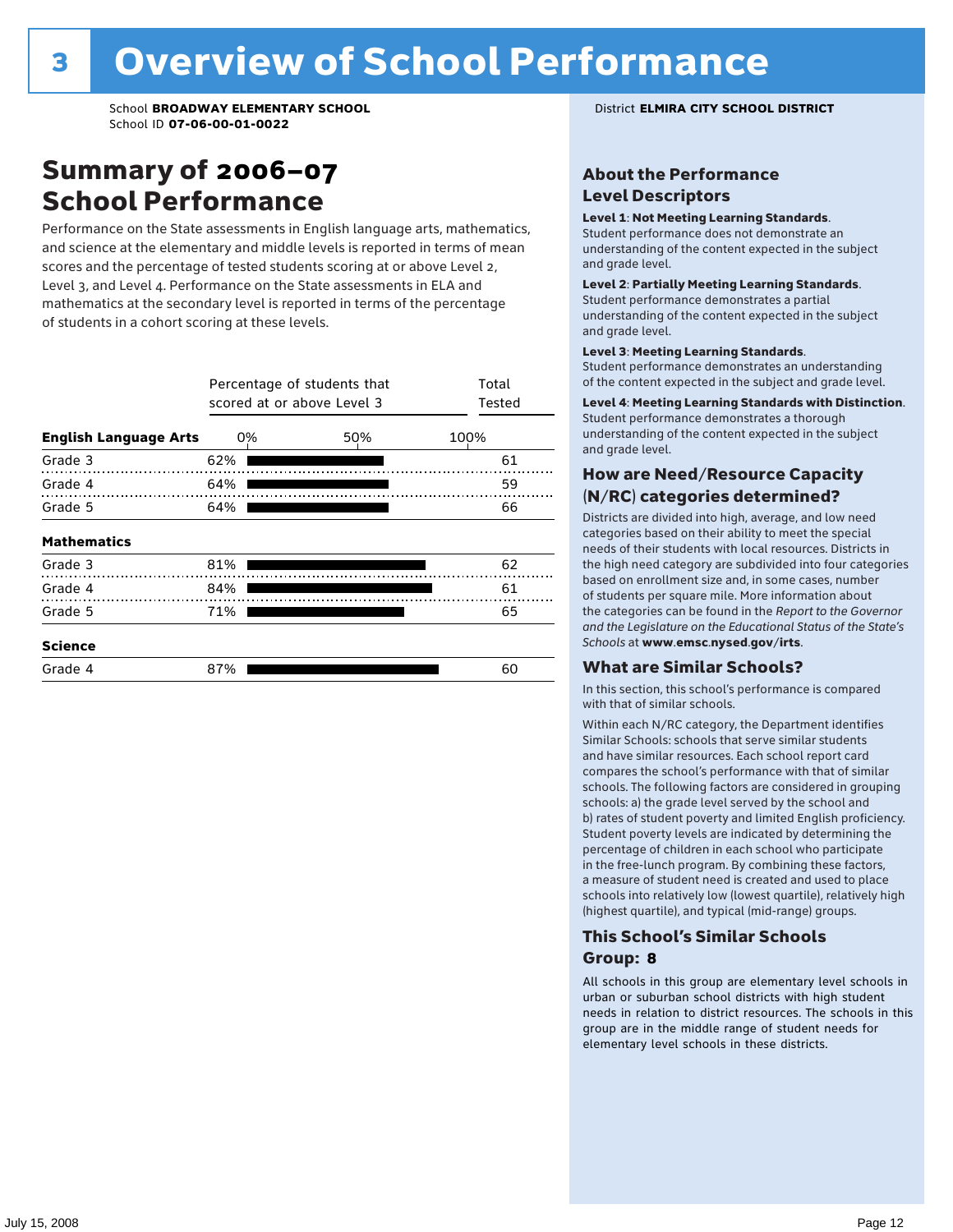# **This School's Results in Grade 3 English Language Arts**

|                                                                          |        | <b>This School</b>              |                                 |         |           | <b>Similar Schools</b>          |         |                                 |          |
|--------------------------------------------------------------------------|--------|---------------------------------|---------------------------------|---------|-----------|---------------------------------|---------|---------------------------------|----------|
|                                                                          |        | Percentage scoring at level(s): |                                 |         |           | Percentage scoring at level(s): |         |                                 |          |
|                                                                          |        | $2 - 4$                         | $3 - 4$                         |         | 4         | $2 - 4$                         | $3 - 4$ | 4                               |          |
| 2007 Mean Score: 662                                                     | Range: | 616-780                         | 650-780                         |         | 730-780   |                                 |         |                                 |          |
| 2006 Mean Score: 673                                                     | 100%   | 98%<br>88%                      | 62% 69%                         |         |           | 90% 89%                         | 60% 61% |                                 |          |
| 2006-07<br>$2005 - 06$                                                   |        |                                 |                                 |         | 13%<br>7% |                                 |         |                                 | 6%<br>4% |
| Number of Tested Students:                                               |        | 60<br>60                        | 38                              | 47      | 9<br>4    |                                 |         |                                 |          |
|                                                                          |        | 2006-07 School Year             |                                 |         |           | 2005-06 School Year             |         |                                 |          |
| <b>Results by</b>                                                        |        | Total                           | Percentage scoring at level(s): |         |           | Total                           |         | Percentage scoring at level(s): |          |
| <b>Student Group</b>                                                     |        | Tested                          | $2 - 4$                         | $3 - 4$ | 4         | Tested                          | $2 - 4$ | $3 - 4$                         | 4        |
| <b>All Students</b>                                                      |        | 61                              | 98%                             | 62%     | 7%        | 68                              | 88%     | 69%                             | 13%      |
| Female                                                                   |        | 20                              | 95%                             | 50%     | 10%       | 29                              | 93%     | 76%                             | 21%      |
| Male                                                                     |        | 41                              | 100%                            | 68%     | 5%        | 39                              | 85%     | 64%                             | 8%       |
| American Indian or Alaska Native                                         |        |                                 |                                 |         |           |                                 |         |                                 |          |
| <b>Black or African American</b>                                         |        | 8                               | 100%                            | 50%     | 0%        | 4                               |         |                                 |          |
| Hispanic or Latino<br>Asian or Native Hawaiian/Other<br>Pacific Islander |        |                                 |                                 |         |           |                                 |         |                                 |          |
| White                                                                    |        | 53                              | 98%                             | 64%     | 8%        | 64                              |         |                                 |          |
| Multiracial                                                              |        |                                 |                                 |         |           |                                 |         |                                 |          |
| Small Group Totals                                                       |        |                                 |                                 |         |           | 68                              | 88%     | 69%                             | 13%      |
| <b>General-Education Students</b>                                        |        | 51                              | 98%                             | 69%     | 8%        | 53                              | 98%     | 81%                             | 17%      |
| <b>Students with Disabilities</b>                                        |        | 10                              | 100%                            | 30%     | 0%        | 15                              | 53%     | 27%                             | 0%       |
| English Proficient<br>Limited English Proficient                         |        | 61                              | 98%                             | 62%     | 7%        | 68                              | 88%     | 69%                             | 13%      |
| Economically Disadvantaged                                               |        | 35                              | 97%                             | 60%     | 9%        | 40                              | 83%     | 60%                             | 5%       |
| Not Disadvantaged                                                        |        | 26                              | 100%                            | 65%     | 4%        | 28                              | 96%     | 82%                             | 25%      |
| Migrant                                                                  |        |                                 |                                 |         |           |                                 |         |                                 |          |
| Not Migrant                                                              |        | 61                              | 98%                             | 62%     | 7%        | 68                              | 88%     | 69%                             | 13%      |

**NOTES** 

The – symbol indicates that data for a group of students have been suppressed. If a group has fewer than five students,<br>data for that group and the next smallest group(s) are suppressed to protect the privacy of individual

| <b>Other</b>                                                                            | 2006-07 School Year |                             |         |                | 2005-06 School Year                  |         |                             |                                           |  |
|-----------------------------------------------------------------------------------------|---------------------|-----------------------------|---------|----------------|--------------------------------------|---------|-----------------------------|-------------------------------------------|--|
|                                                                                         | Total               | Number scoring at level(s): |         |                | Total                                |         | Number scoring at level(s): |                                           |  |
| <b>Assessments</b>                                                                      | Tested              | $2 - 4$                     | $3 - 4$ | $\overline{4}$ | Tested                               | $2 - 4$ | $3 - 4$                     |                                           |  |
| New York State Alternate Assessment<br>(NYSAA): Grade 3 Equivalent                      | 0                   |                             |         |                | New NYSAA were developed in 2007, so |         |                             | 2006 and 2007 results cannot be compared. |  |
| New York State English as a Second<br>Language Achievement Test (NYSESLAT)t:<br>Grade 3 |                     | N/A                         | N/A     | N/A            | N/A                                  | N/A     | N/A                         | N/A                                       |  |

† These counts represent recently arrived LEP students who used the NYSESLAT to fulfill the English language arts participation requirement.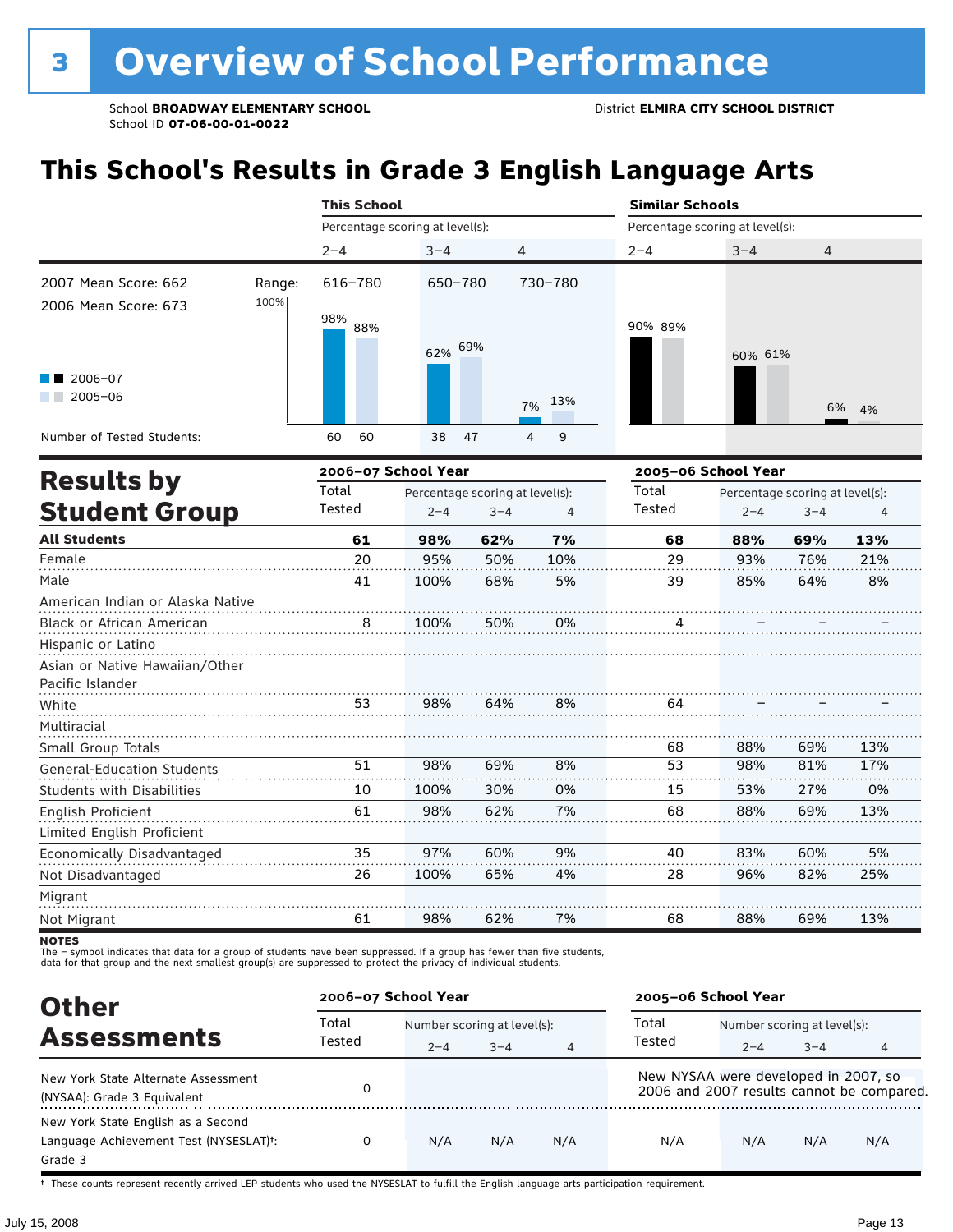# **This School's Results in Grade 3 Mathematics**

|                                                                          |        | <b>This School</b>              |         |                                 |                | <b>Similar Schools</b>          |         |                                 |         |
|--------------------------------------------------------------------------|--------|---------------------------------|---------|---------------------------------|----------------|---------------------------------|---------|---------------------------------|---------|
|                                                                          |        | Percentage scoring at level(s): |         |                                 |                | Percentage scoring at level(s): |         |                                 |         |
|                                                                          |        | $2 - 4$                         | $3 - 4$ | $\overline{4}$                  |                | $2 - 4$                         | $3 - 4$ | 4                               |         |
| 2007 Mean Score: 677                                                     | Range: | 624-770                         | 650-770 |                                 | 703-770        |                                 |         |                                 |         |
| 2006 Mean Score: 671                                                     | 100%   | 97% 96%                         | 81% 78% |                                 |                | 95% 93%                         | 79% 75% |                                 |         |
| 2006-07<br>$2005 - 06$                                                   |        |                                 |         |                                 | 16% 18%        |                                 |         |                                 | 19% 16% |
| Number of Tested Students:                                               |        | 60<br>64                        | 50      | 52                              | 12<br>10       |                                 |         |                                 |         |
| <b>Results by</b>                                                        |        | 2006-07 School Year             |         |                                 |                | 2005-06 School Year             |         |                                 |         |
|                                                                          |        | Total                           |         | Percentage scoring at level(s): |                | Total                           |         | Percentage scoring at level(s): |         |
| <b>Student Group</b>                                                     |        | Tested                          | $2 - 4$ | $3 - 4$                         | $\overline{4}$ | Tested                          | $2 - 4$ | $3 - 4$                         | 4       |
| <b>All Students</b>                                                      |        | 62                              | 97%     | 81%                             | 16%            | 67                              | 96%     | 78%                             | 18%     |
| Female                                                                   |        | 21                              | 95%     | 71%                             | 10%            | 29                              | 100%    | 90%                             | 24%     |
| Male                                                                     |        | 41                              | 98%     | 85%                             | 20%            | 38                              | 92%     | 68%                             | 13%     |
| American Indian or Alaska Native                                         |        |                                 |         |                                 |                |                                 |         |                                 |         |
| Black or African American                                                |        | 9                               | 78%     | 56%                             | 11%            | 4                               |         |                                 |         |
| Hispanic or Latino<br>Asian or Native Hawaiian/Other<br>Pacific Islander |        |                                 |         |                                 |                |                                 |         |                                 |         |
| White                                                                    |        | 53                              | 100%    | 85%                             | 17%            | 63                              |         |                                 |         |
| Multiracial                                                              |        |                                 |         |                                 |                |                                 |         |                                 |         |
| Small Group Totals                                                       |        |                                 |         |                                 |                | 67                              | 96%     | 78%                             | 18%     |
| <b>General-Education Students</b>                                        |        | 51                              | 98%     | 84%                             | 20%            | 52                              | 100%    | 88%                             | 23%     |
| <b>Students with Disabilities</b>                                        |        | 11                              | 91%     | 64%                             | 0%             | 15                              | 80%     | 40%                             | 0%      |
| <b>English Proficient</b><br>Limited English Proficient                  |        | 62                              | 97%     | 81%                             | 16%            | 67                              | 96%     | 78%                             | 18%     |
| Economically Disadvantaged                                               |        | 35                              | 97%     | 74%                             | 11%            | 40                              | 93%     | 73%                             | 15%     |
| Not Disadvantaged                                                        |        | 27                              | 96%     | 89%                             | 22%            | 27                              | 100%    | 85%                             | 22%     |
| Migrant                                                                  |        |                                 |         |                                 |                |                                 |         |                                 |         |
| Not Migrant                                                              |        | 62                              | 97%     | 81%                             | 16%            | 67                              | 96%     | 78%                             | 18%     |

**NOTES** 

The – symbol indicates that data for a group of students have been suppressed. If a group has fewer than five students,<br>data for that group and the next smallest group(s) are suppressed to protect the privacy of individual

| <b>Other</b><br><b>Assessments</b><br>New York State Alternate Assessment<br>(NYSAA): Grade 3 Equivalent |                 | 2006-07 School Year                    |         | 2005-06 School Year                  |                                        |         |                                           |  |
|----------------------------------------------------------------------------------------------------------|-----------------|----------------------------------------|---------|--------------------------------------|----------------------------------------|---------|-------------------------------------------|--|
|                                                                                                          | Total<br>Tested | Number scoring at level(s):<br>$2 - 4$ | $3 - 4$ | Total<br>Tested                      | Number scoring at level(s):<br>$2 - 4$ | $3 - 4$ |                                           |  |
|                                                                                                          |                 |                                        |         | New NYSAA were developed in 2007, so |                                        |         | 2006 and 2007 results cannot be compared. |  |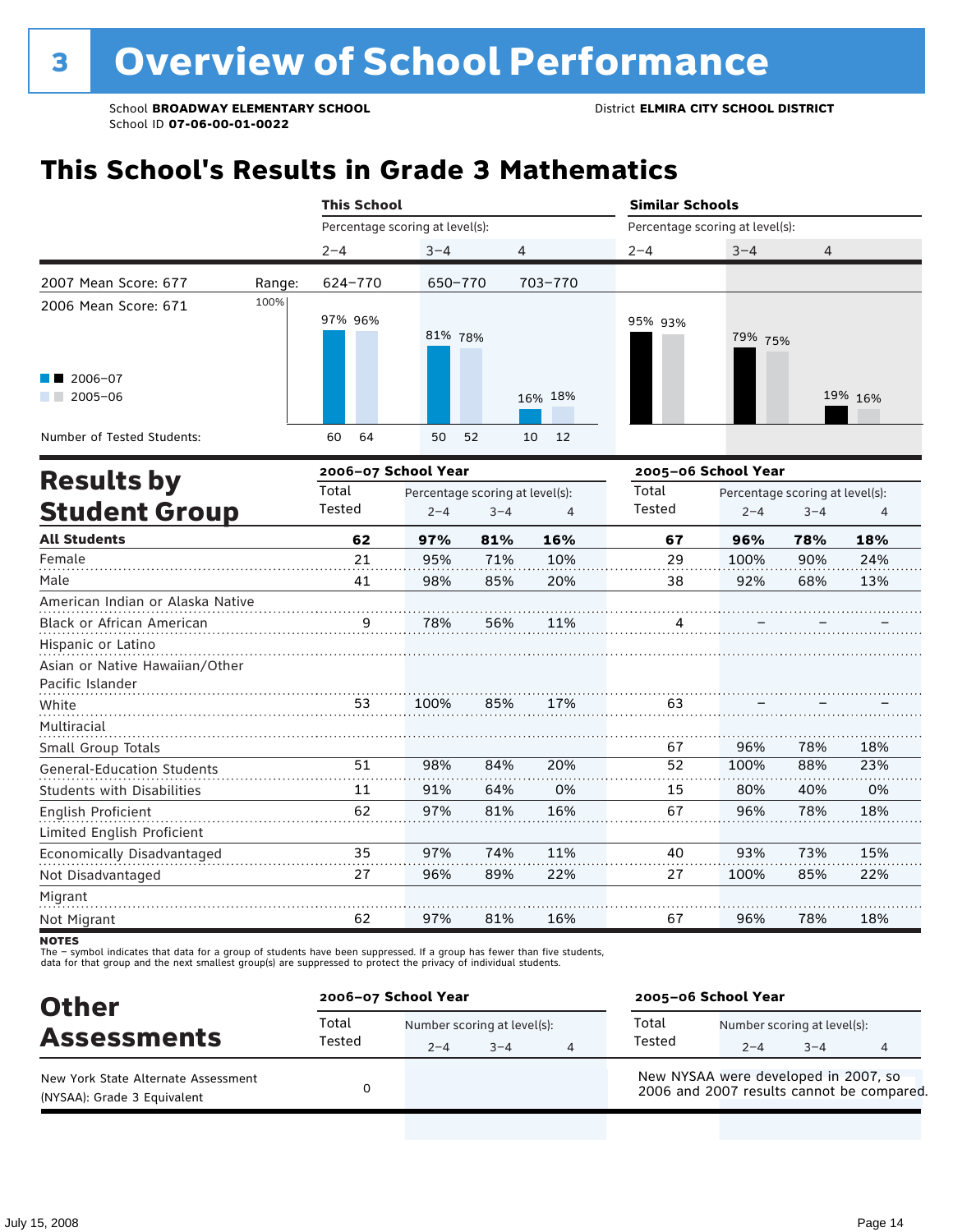# **This School's Results in Grade 4 English Language Arts**

|                                                    |        |                     | <b>This School</b> |                                 |         |              |         |                                 | <b>Similar Schools</b> |                                 |     |  |  |  |
|----------------------------------------------------|--------|---------------------|--------------------|---------------------------------|---------|--------------|---------|---------------------------------|------------------------|---------------------------------|-----|--|--|--|
|                                                    |        |                     |                    | Percentage scoring at level(s): |         |              |         | Percentage scoring at level(s): |                        |                                 |     |  |  |  |
|                                                    |        | $2 - 4$             |                    | $3 - 4$                         |         | 4            |         | $2 - 4$                         | $3 - 4$                | 4                               |     |  |  |  |
| 2007 Mean Score: 654                               | Range: |                     | $612 - 775$        |                                 | 650-775 |              | 716-775 |                                 |                        |                                 |     |  |  |  |
| 2006 Mean Score: 649                               | 100%   |                     | 85% 84%            | 64%                             | 50%     |              |         | 89% 88%                         | 60% 62%                |                                 |     |  |  |  |
| 2006-07<br>$2005 - 06$                             |        |                     |                    |                                 |         | 2%           | 6%      |                                 |                        | 5%                              | 6%  |  |  |  |
| Number of Tested Students:                         |        | 50                  | 59                 | 38                              | 35      | $\mathbf{1}$ | 4       |                                 |                        |                                 |     |  |  |  |
|                                                    |        | 2006-07 School Year |                    |                                 |         |              |         | 2005-06 School Year             |                        |                                 |     |  |  |  |
| <b>Results by</b>                                  |        | Total               |                    | Percentage scoring at level(s): |         |              |         | Total                           |                        | Percentage scoring at level(s): |     |  |  |  |
| <b>Student Group</b>                               |        | Tested              |                    | $2 - 4$                         | $3 - 4$ |              | 4       | <b>Tested</b>                   | $2 - 4$                | $3 - 4$                         | 4   |  |  |  |
| <b>All Students</b>                                |        |                     | 59                 | 85%                             | 64%     |              | 2%      | 70                              | 84%                    | 50%                             | 6%  |  |  |  |
| Female                                             |        |                     | 24                 | 83%                             | 63%     |              | 4%      | 31                              | 94%                    | 55%                             | 10% |  |  |  |
| Male                                               |        |                     | 35                 | 86%                             | 66%     |              | 0%      | 39                              | 77%                    | 46%                             | 3%  |  |  |  |
| American Indian or Alaska Native                   |        |                     |                    |                                 |         |              |         |                                 |                        |                                 |     |  |  |  |
| Black or African American                          |        | . 3 .               |                    |                                 |         |              |         | 4                               |                        |                                 |     |  |  |  |
| Hispanic or Latino                                 |        |                     | $\mathbf{1}$       |                                 |         |              |         | 1.                              |                        |                                 |     |  |  |  |
| Asian or Native Hawaiian/Other<br>Pacific Islander |        |                     |                    |                                 |         |              |         | 1                               |                        |                                 |     |  |  |  |
| White                                              |        |                     | 55                 |                                 |         |              |         | 64                              | 84%                    | 50%                             | 6%  |  |  |  |
| Multiracial                                        |        |                     |                    |                                 |         |              |         |                                 |                        |                                 |     |  |  |  |
| Small Group Totals                                 |        |                     | 59                 | 85%                             | 64%     |              | 2%      | 6                               | 83%                    | 50%                             | 0%  |  |  |  |
| <b>General-Education Students</b>                  |        |                     | 43                 | 95%                             | 79%     |              | 2%      | 57                              | 89%                    | 54%                             | 7%  |  |  |  |
| <b>Students with Disabilities</b>                  |        |                     | 16                 | 56%                             | 25%     |              | 0%      | 13                              | 62%                    | 31%                             | 0%  |  |  |  |
| English Proficient                                 |        |                     | 59                 | 85%                             | 64%     |              | 2%      | 70                              | 84%                    | 50%                             | 6%  |  |  |  |
| Limited English Proficient                         |        |                     |                    |                                 |         |              |         |                                 |                        |                                 |     |  |  |  |
| Economically Disadvantaged                         |        |                     | 35                 | 74%                             | 51%     |              | 3%      | 39                              | 79%                    | 36%                             | 3%  |  |  |  |

Migrant . . . . . . . . . . . . . . . . . . . . . . . . . . . . . . . . . . . . . . . . . . . . . . . . . . . . . . . . . . . . . . . . . . . . . . . . . . . . . . . . . . . 59 Not Migrant 85% 64% 2% 70 84% 50% 6%

83%

0%

31

90%

68%

10%

100%

Not Disadvantaged

The – symbol indicates that data for a group of students have been suppressed. If a group has fewer than five students,<br>data for that group and the next smallest group(s) are suppressed to protect the privacy of individual

24

| <b>Other</b>                                                                            |        | 2006-07 School Year         |         |                | 2005-06 School Year                  |                             |         |                                           |  |
|-----------------------------------------------------------------------------------------|--------|-----------------------------|---------|----------------|--------------------------------------|-----------------------------|---------|-------------------------------------------|--|
|                                                                                         | Total  | Number scoring at level(s): |         |                | Total                                | Number scoring at level(s): |         |                                           |  |
| <b>Assessments</b>                                                                      | Tested | $2 - 4$                     | $3 - 4$ | $\overline{4}$ | Tested                               | $2 - 4$                     | $3 - 4$ | 4                                         |  |
| New York State Alternate Assessment<br>(NYSAA): Grade 4 Equivalent                      |        |                             |         |                | New NYSAA were developed in 2007, so |                             |         | 2006 and 2007 results cannot be compared. |  |
| New York State English as a Second<br>Language Achievement Test (NYSESLAT)t:<br>Grade 4 |        | N/A                         | N/A     | N/A            | N/A                                  | N/A                         | N/A     | N/A                                       |  |

† These counts represent recently arrived LEP students who used the NYSESLAT to fulfill the English language arts participation requirement.

**NOTES**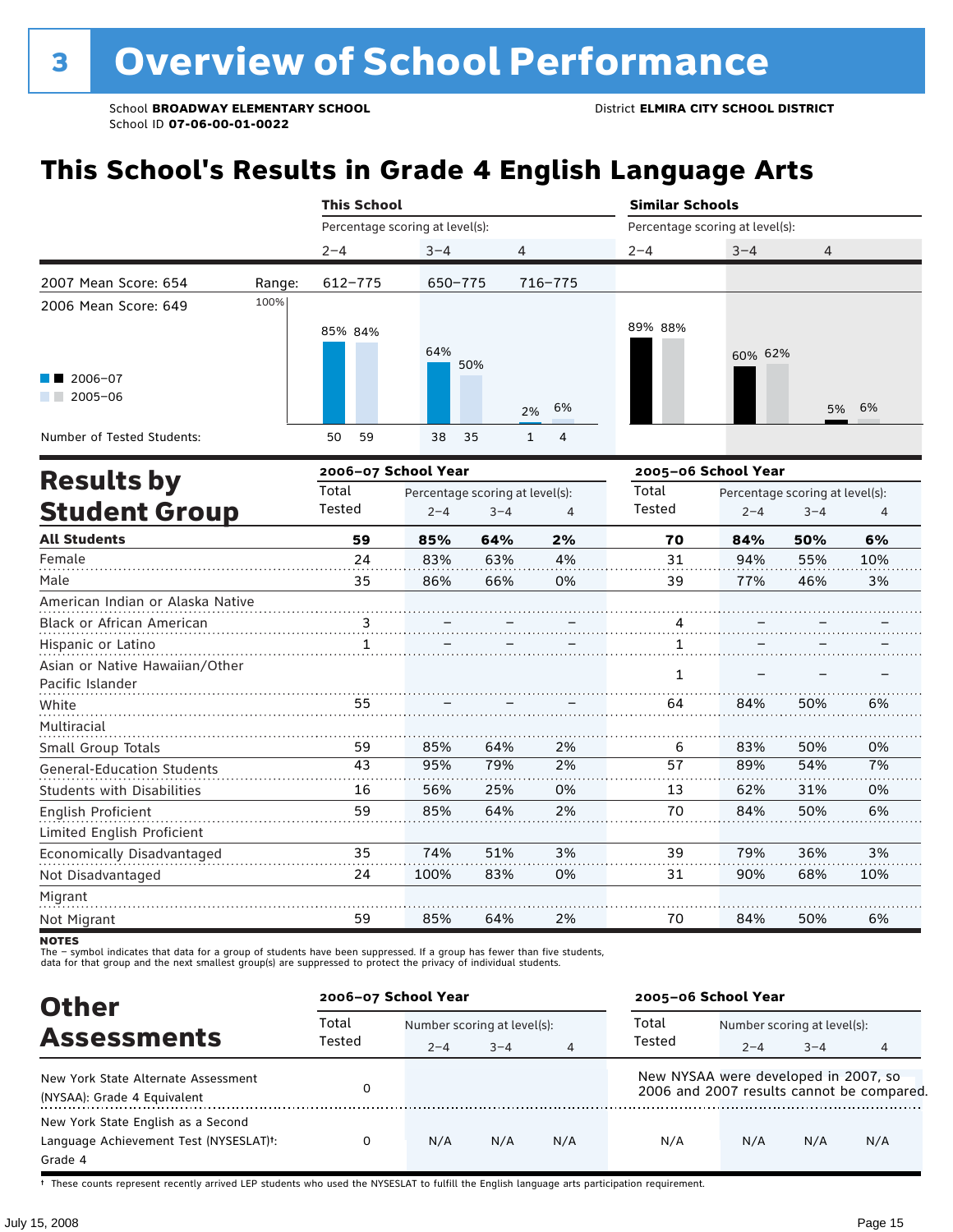## **This School's Results in Grade 4 Mathematics**

|                                                    |        | <b>This School</b>              |         |                                 |                | <b>Similar Schools</b>          |                     |                                 |         |
|----------------------------------------------------|--------|---------------------------------|---------|---------------------------------|----------------|---------------------------------|---------------------|---------------------------------|---------|
|                                                    |        | Percentage scoring at level(s): |         |                                 |                | Percentage scoring at level(s): |                     |                                 |         |
|                                                    |        | $2 - 4$                         | $3 - 4$ | 4                               |                | $2 - 4$                         | $3 - 4$             | $\overline{4}$                  |         |
| 2007 Mean Score: 680                               | Range: | $622 - 800$                     | 650-800 |                                 | $702 - 800$    |                                 |                     |                                 |         |
| 2006 Mean Score: 655                               | 100%   | 98%<br>89%                      | 84%     | 64%                             |                | 91% 90%                         | 72% 72%             |                                 |         |
| 2006-07<br>$2005 - 06$                             |        |                                 |         |                                 | 25%<br>7%      |                                 |                     |                                 | 19% 19% |
| Number of Tested Students:                         |        | 60<br>67                        | 51      | 48                              | 5<br>15        |                                 |                     |                                 |         |
| <b>Results by</b>                                  |        | 2006-07 School Year             |         |                                 |                |                                 | 2005-06 School Year |                                 |         |
|                                                    |        | Total                           |         | Percentage scoring at level(s): |                | Total                           |                     | Percentage scoring at level(s): |         |
| <b>Student Group</b>                               |        | Tested                          | $2 - 4$ | $3 - 4$                         | $\overline{4}$ | Tested                          | $2 - 4$             | $3 - 4$                         | 4       |
| <b>All Students</b>                                |        | 61                              | 98%     | 84%                             | 25%            | 75                              | 89%                 | 64%                             | 7%      |
| Female                                             |        | 25                              | 100%    | 88%                             | 20%            | 31                              | 87%                 | 61%                             | 10%     |
| Male                                               |        | 36                              | 97%     | 81%                             | 28%            | 44                              | 91%                 | 66%                             | 5%      |
| American Indian or Alaska Native                   |        |                                 |         |                                 |                |                                 |                     |                                 |         |
| Black or African American                          |        | $\frac{3}{11}$                  |         |                                 |                | $\overline{6}$                  |                     |                                 |         |
| Hispanic or Latino                                 |        | 1                               |         |                                 |                | 1                               |                     |                                 |         |
| Asian or Native Hawaiian/Other<br>Pacific Islander |        |                                 |         |                                 |                | $\mathbf{1}$                    |                     |                                 |         |
| White                                              |        | 57                              |         |                                 |                | 67                              | 90%                 | 64%                             | 6%      |
| Multiracial                                        |        |                                 |         |                                 |                |                                 |                     |                                 |         |
| Small Group Totals                                 |        | 61                              | 98%     | 84%                             | 25%            | 8                               | 88%                 | 63%                             | 13%     |
| <b>General-Education Students</b>                  |        | 45                              | 100%    | 93%                             | 31%            | $\overline{58}$                 | 95%                 | 71%                             | 9%      |
| <b>Students with Disabilities</b>                  |        | 16                              | 94%     | 56%                             | 6%             | 17                              | 71%                 | 41%                             | 0%      |
| English Proficient                                 |        | 61                              | 98%     | 84%                             | 25%            | 75                              | 89%                 | 64%                             | 7%      |
| Limited English Proficient                         |        |                                 |         |                                 |                |                                 |                     |                                 |         |
| Economically Disadvantaged                         |        | 36                              | 97%     | 72%                             | 11%            | 41                              | 85%                 | 59%                             | 2%      |
| Not Disadvantaged                                  |        | 25                              | 100%    | 100%                            | 44%            | 34                              | 94%                 | 71%                             | 12%     |
| Migrant                                            |        |                                 |         |                                 |                |                                 |                     |                                 |         |

**NOTES** 

Not Migrant

The – symbol indicates that data for a group of students have been suppressed. If a group has fewer than five students,<br>data for that group and the next smallest group(s) are suppressed to protect the privacy of individual

61

| <b>Other</b>                                                       | 2006-07 School Year |         |                                        |   | 2005-06 School Year                  |         |                                        |                                           |  |
|--------------------------------------------------------------------|---------------------|---------|----------------------------------------|---|--------------------------------------|---------|----------------------------------------|-------------------------------------------|--|
| <b>Assessments</b>                                                 | Total<br>Tested     | $2 - 4$ | Number scoring at level(s):<br>$3 - 4$ | 4 | Total<br>Tested                      | $2 - 4$ | Number scoring at level(s):<br>$3 - 4$ |                                           |  |
| New York State Alternate Assessment<br>(NYSAA): Grade 4 Equivalent |                     |         |                                        |   | New NYSAA were developed in 2007, so |         |                                        | 2006 and 2007 results cannot be compared. |  |

84%

25%

75

89%

64%

98%

7%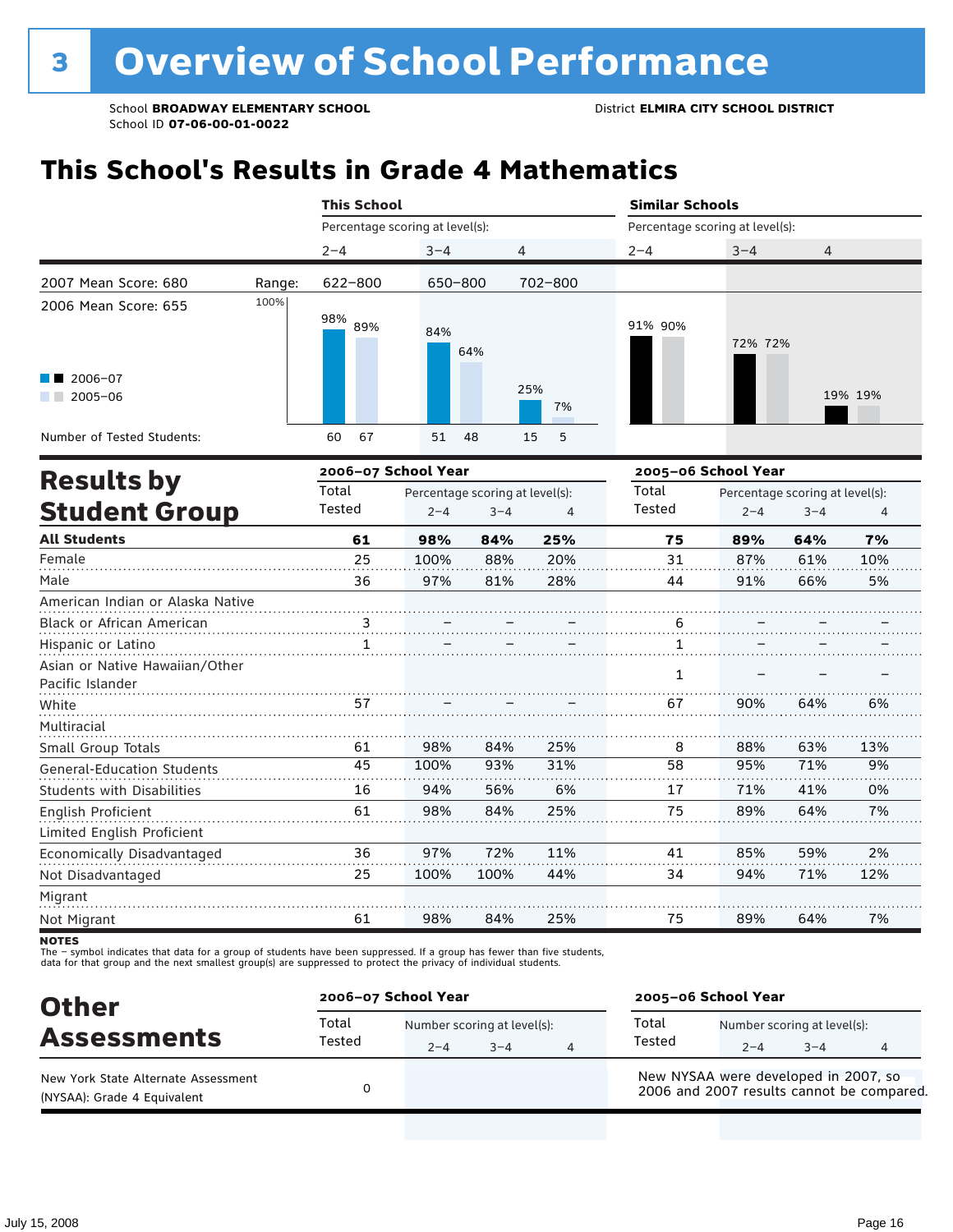### **This School's Results in Grade 4 Science**

|                                                                  |        | <b>This School</b>  |                                 |                       | <b>Similar Schools</b>          |                                 |              |  |  |  |
|------------------------------------------------------------------|--------|---------------------|---------------------------------|-----------------------|---------------------------------|---------------------------------|--------------|--|--|--|
|                                                                  |        |                     | Percentage scoring at level(s): |                       | Percentage scoring at level(s): |                                 |              |  |  |  |
|                                                                  |        | $2 - 4$             | $3 - 4$                         | 4                     | $2 - 4$                         | $3 - 4$                         | 4            |  |  |  |
| 2007 Mean Score: 80                                              | Range: | $45 - 100$          | $65 - 100$                      | $85 - 100$            |                                 |                                 |              |  |  |  |
| 2006 Mean Score: 78<br>2006-07<br>and the control<br>$2005 - 06$ | 100%   | 100% 99%            | 87% 91%                         | 37% 36%               | 97% 98%                         | 85% 87%                         | 43% 45%      |  |  |  |
| Number of Tested Students:                                       |        | 74<br>60            | 52<br>68                        | 22 <sub>2</sub><br>27 |                                 |                                 |              |  |  |  |
|                                                                  |        | 2006-07 School Year |                                 |                       |                                 | 2005-06 School Year             |              |  |  |  |
| <b>Results by</b>                                                |        | Total               | Percentage scoring at level(s): |                       | Total                           | Percentage scoring at level(s): |              |  |  |  |
| <b>Student Group</b>                                             |        | Tested              | $2 - 4$                         | $3 - 4$<br>4          | Tested                          | $2 - 4$                         | $3 - 4$<br>4 |  |  |  |

| <b>All Students</b>                                | 60 | 100% | 87% | 37% | 75 | 99%  | 91%  | 36% |
|----------------------------------------------------|----|------|-----|-----|----|------|------|-----|
| Female                                             | 25 | 100% | 88% | 40% | 32 | 97%  | 91%  | 41% |
| Male                                               | 35 | 100% | 86% | 34% | 43 | 100% | 91%  | 33% |
| American Indian or Alaska Native                   |    |      |     |     |    |      |      |     |
| Black or African American                          | 4  |      |     |     | 6  |      |      |     |
| Hispanic or Latino                                 |    |      |     |     |    |      |      |     |
| Asian or Native Hawaiian/Other<br>Pacific Islander |    |      |     |     | 1  |      |      |     |
| White                                              | 55 | 100% | 89% | 40% | 67 | 99%  | 90%  | 37% |
| Multiracial                                        |    |      |     |     |    |      |      |     |
| Small Group Totals                                 | 5  | 100% | 60% | 0%  | 8  | 100% | 100% | 25% |
| General-Education Students                         | 45 | 100% | 89% | 47% | 59 | 98%  | 92%  | 42% |
| <b>Students with Disabilities</b>                  | 15 | 100% | 80% | 7%  | 16 | 100% | 88%  | 13% |
| English Proficient                                 | 60 | 100% | 87% | 37% | 75 | 99%  | 91%  | 36% |
| Limited English Proficient                         |    |      |     |     |    |      |      |     |
| Economically Disadvantaged                         | 35 | 100% | 86% | 23% | 41 | 98%  | 85%  | 32% |
| Not Disadvantaged                                  | 25 | 100% | 88% | 56% | 34 | 100% | 97%  | 41% |
| Migrant                                            |    |      |     |     |    |      |      |     |
| Not Migrant                                        | 60 | 100% | 87% | 37% | 75 | 99%  | 91%  | 36% |

**NOTES** 

The – symbol indicates that data for a group of students have been suppressed. If a group has fewer than five students,<br>data for that group and the next smallest group(s) are suppressed to protect the privacy of individual

| <b>Other</b>                                                       | 2006-07 School Year |         |                                     |   | 2005-06 School Year                  |         |                                        |                                           |  |
|--------------------------------------------------------------------|---------------------|---------|-------------------------------------|---|--------------------------------------|---------|----------------------------------------|-------------------------------------------|--|
| <b>Assessments</b>                                                 | Total<br>Tested     | $2 - 4$ | Number scoring at level(s):<br>$-4$ | 4 | Total<br>Tested                      | $2 - 4$ | Number scoring at level(s):<br>$3 - 4$ |                                           |  |
| New York State Alternate Assessment<br>(NYSAA): Grade 4 Equivalent |                     |         |                                     |   | New NYSAA were developed in 2007, so |         |                                        | 2006 and 2007 results cannot be compared. |  |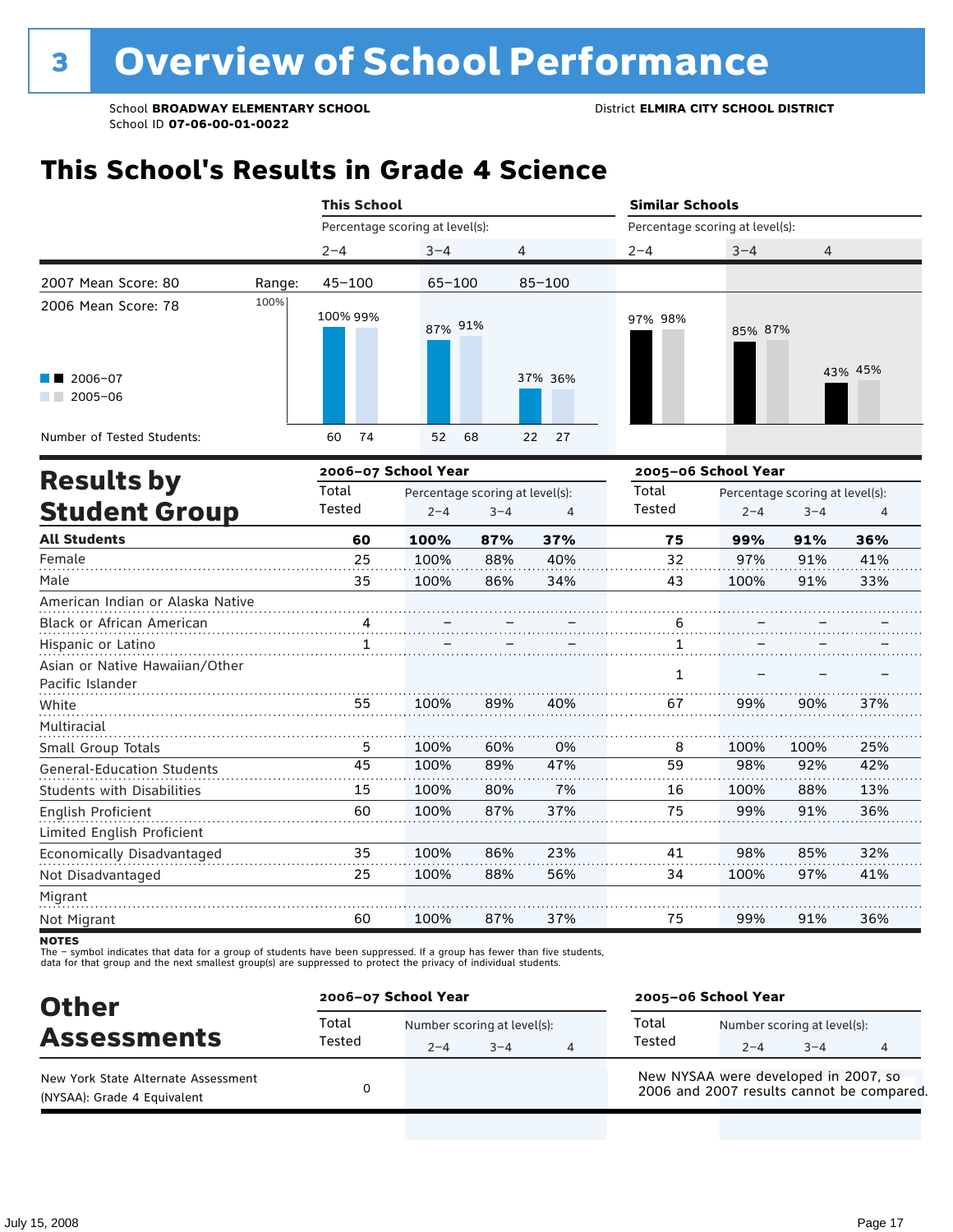# **This School's Results in Grade 5 English Language Arts**

|                                    |        | <b>This School</b>              |                                 |            |    |         | <b>Similar Schools</b> |                                 |                                 |                |  |  |
|------------------------------------|--------|---------------------------------|---------------------------------|------------|----|---------|------------------------|---------------------------------|---------------------------------|----------------|--|--|
|                                    |        | Percentage scoring at level(s): |                                 |            |    |         |                        | Percentage scoring at level(s): |                                 |                |  |  |
|                                    |        | $2 - 4$                         | $3 - 4$                         |            | 4  |         | $2 - 4$                | $3 - 4$                         | 4                               |                |  |  |
| 2007 Mean Score: 662               | Range: | 608-795                         | 650-795                         |            |    | 711-795 |                        |                                 |                                 |                |  |  |
| 2006 Mean Score: 658               | 100%   | 94% 97%                         | 64% 65%                         |            |    |         | 94% 92%                | 59% 58%                         |                                 |                |  |  |
| 2006-07<br>$2005 - 06$             |        |                                 |                                 |            | 5% | 8%      |                        |                                 | 4%                              | 7%             |  |  |
| Number of Tested Students:         |        | 63<br>62                        | 42                              | 42         | 3  | 5       |                        |                                 |                                 |                |  |  |
|                                    |        | 2006-07 School Year             |                                 |            |    |         |                        | 2005-06 School Year             |                                 |                |  |  |
| <b>Results by</b>                  |        | Total                           | Percentage scoring at level(s): |            |    |         | Total                  |                                 | Percentage scoring at level(s): |                |  |  |
| <b>Student Group</b>               |        | Tested                          | $2 - 4$                         | $3 - 4$    |    | 4       | Tested                 | $2 - 4$                         | $3 - 4$                         | $\overline{4}$ |  |  |
| <b>All Students</b>                |        | 66                              | 94%                             | 64%        |    | 5%      | 65                     | 97%                             | 65%                             | 8%             |  |  |
| $F \circ \neg \neg \neg \neg \neg$ |        | າດ                              | nnn/                            | $C$ $0.01$ |    | 70/     | $\Omega$               | 0.201                           | $E$ A $0$ /                     | 1.201          |  |  |

| Female                            | 28 | 93%  | 68% | 7%  | 24 | 92%  | 54% | 13% |
|-----------------------------------|----|------|-----|-----|----|------|-----|-----|
| Male                              | 38 | 95%  | 61% | 3%  | 41 | 100% | 71% | 5%  |
| American Indian or Alaska Native  |    |      |     |     |    |      |     |     |
| Black or African American         |    |      |     |     | ь  |      |     |     |
| Hispanic or Latino                |    |      |     |     |    |      |     |     |
| Asian or Native Hawaiian/Other    | 1  |      |     |     |    |      |     |     |
| Pacific Islander                  |    |      |     |     |    |      |     |     |
| White                             | 60 | 93%  | 62% | 3%  | 57 | 98%  | 65% | 5%  |
| Multiracial                       |    |      |     |     |    |      |     |     |
| Small Group Totals                | 6  | 100% | 83% | 17% | 8  | 88%  | 63% | 25% |
| <b>General-Education Students</b> | 55 | 96%  | 67% | 5%  | 58 | 98%  | 69% | 9%  |
| <b>Students with Disabilities</b> | 11 | 82%  | 45% | 0%  | 7  | 86%  | 29% | 0%  |
| English Proficient                | 66 | 94%  | 64% | 5%  | 65 | 97%  | 65% | 8%  |
| Limited English Proficient        |    |      |     |     |    |      |     |     |
| Economically Disadvantaged        | 32 | 91%  | 50% | 3%  | 35 | 100% | 69% | 3%  |
| Not Disadvantaged                 | 34 | 97%  | 76% | 6%  | 30 | 93%  | 60% | 13% |
| Migrant                           |    |      |     |     |    |      |     |     |
| Not Migrant                       | 66 | 94%  | 64% | 5%  | 65 | 97%  | 65% | 8%  |

**NOTES** 

The – symbol indicates that data for a group of students have been suppressed. If a group has fewer than five students,<br>data for that group and the next smallest group(s) are suppressed to protect the privacy of individual

| <b>Other</b>                                        | 2006-07 School Year |                             |         |                | 2005-06 School Year                  |                             |         |                                           |  |
|-----------------------------------------------------|---------------------|-----------------------------|---------|----------------|--------------------------------------|-----------------------------|---------|-------------------------------------------|--|
|                                                     | Total               | Number scoring at level(s): |         |                | Total                                | Number scoring at level(s): |         |                                           |  |
| <b>Assessments</b>                                  | Tested              | $2 - 4$                     | $3 - 4$ | $\overline{4}$ | Tested                               | $2 - 4$                     | $3 - 4$ | 4                                         |  |
| New York State Alternate Assessment                 |                     |                             |         |                | New NYSAA were developed in 2007, so |                             |         | 2006 and 2007 results cannot be compared. |  |
| (NYSAA): Grade 5 Equivalent                         |                     |                             |         |                |                                      |                             |         |                                           |  |
| New York State English as a Second                  |                     |                             |         |                |                                      |                             |         |                                           |  |
| Language Achievement Test (NYSESLAT) <sup>+</sup> : |                     | N/A                         | N/A     | N/A            | N/A                                  | N/A                         | N/A     | N/A                                       |  |
| Grade 5                                             |                     |                             |         |                |                                      |                             |         |                                           |  |

† These counts represent recently arrived LEP students who used the NYSESLAT to fulfill the English language arts participation requirement.